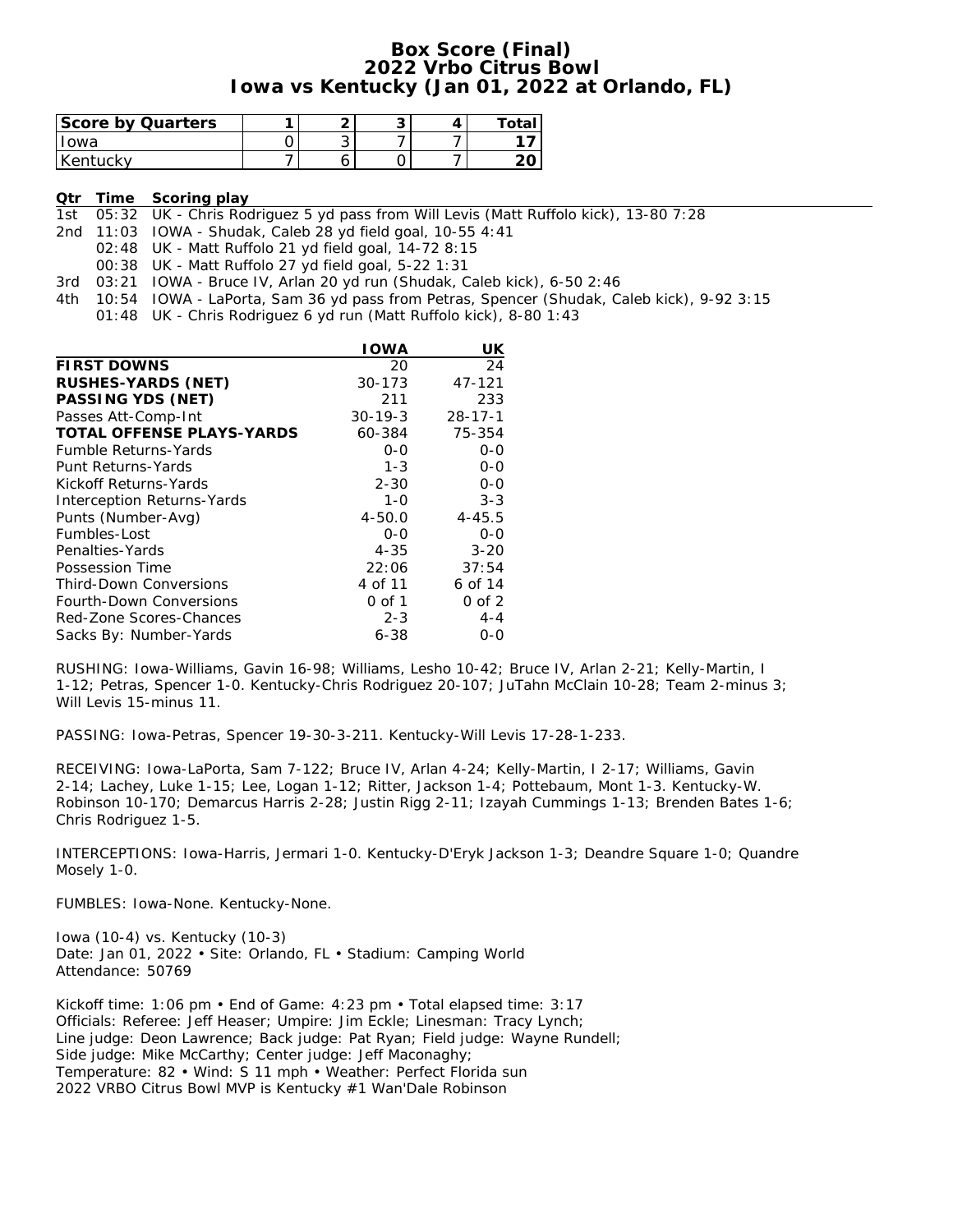SACKS (UA-A): Iowa-VanValkenburg,Z 2-0; Van Ness, Lukas 1-0; Evans, Joe 1-0; Shannon, Noah 1-0; Lee, Logan 1-0. Kentucky-None.

TACKLES (UA-A): Iowa-Campbell, Jack 4-10; Benson, Seth 5-5; VanValkenburg,Z 4-4; Harris, Jermari 3-3; Shannon, Noah 2-3; Van Ness, Lukas 2-2; Jacobs, Jestin 2-2; Koerner, Jack 1-4; Lee, Logan 1-4; Merriweather, K 2-1; Belton, Dane 2-1; Moss, Riley 1-2; Evans, Joe 1-1; Castro, Sebasti 1-0; DeJean, Cooper 1-0; Black, Yahya 0-2; Craig, Deontae 0-2. Kentucky-Jordan Wright 4-6; Tyrell Ajian 4-3; Yusuf Corker 3-5; D'Eryk Jackson 3-4; Quandre Mosely 3-1; Deandre Square 1-5; C. Valentine 2-0; Tre'vonn Rybka 0-4; Josaih Hayes 1-1; Andru Phillips 1-0; Jared Casey 1-0; JuTahn McClain 1-0; D. Robinson 0-2; Marquan McCall 0-2; Abule Abadi 0-2; Cedrick Dort 0-2; K.D. McDaniel 0-2; Jalen Geiger 0-2; Z. Berezowitz 0-1; Will Levis 0-1; Isaiah Gibson 0-1; Martez Thrower 0-1; Vito Tisdale 0-1.

**Game Starters:**

**Iowa**

**Kentucky**

| Pos        | ##             | <b>OFFENSE</b>   | <b>Pos</b> | ## | <b>OFFENSE</b>       |
|------------|----------------|------------------|------------|----|----------------------|
| QB         | $\overline{7}$ | Petras, Spencer  | LT.        | 68 | Kenneth Horsey       |
| LT.        | 78             | Richman, Mason   | LG         | 60 | Quintin Wilson       |
| LG         | 64             | Schott, Kyler    | C          | 79 | Luke Fortner         |
| RG         | 77             | Colby, Connor    | RG         | 61 | Austin Dotson        |
| C          | 65             | Linderbaum, Tyl  | RT         | 70 | Darian Kinnard       |
| RT         | 79             | Plumb, Jack      | TE         | 83 | Justin Rigg          |
| RB         | 25             | Williams, Gavin  | TE.        | 80 | <b>Brenden Bates</b> |
| TE.        | 84             | LaPorta, Sam     | WR         | 1  | W. Robinson          |
| WR.        | 89             | Ragaini, Nico    | WR.        | 86 | Demarcus Harris      |
| WR         | 10             | Bruce IV, Arlan  | QB         | 7  | Will Levis           |
| FB         | 38             | Pottebaum, Mont  | <b>RB</b>  | 24 | Chris Rodriguez      |
|            |                |                  |            |    |                      |
|            |                |                  |            |    |                      |
| Pos        | ##             | <b>DEFENSE</b>   | Pos        | ## | <b>DEFENSE</b>       |
| LE.        | 92             | Waggoner, John   | LB         | 15 | Jordan Wright        |
| LT         | 99             | Shannon, Noah    | DE         | 90 | Tre'vonn Rybka       |
| RT         | 85             | Lee, Logan       | ΝG         | 50 | Marquan McCall       |
| RE         | 97             | VanValkenburg, Z | DT         | 94 | Abule Abadi          |
| MLB        | 31             | Campbell, Jack   | LB.        | 56 | D'Eryk Jackson       |
| <b>WLB</b> | 44             | Benson, Seth     | LВ         | 5  | Deandre Square       |
| LВ         | 4              | Belton, Dane     | LB.        | 7T | Vito Tisdale         |
| LВ         | 5              | Jacobs, Jestin   | CВ         | 21 | Quandre Mosely       |
| CВ         | 33             | Moss, Riley      | CВ         | 14 | C. Valentine         |
| S.         | 28             | Koerner, Jack    | S<br>S     | 23 | Tyrell Ajian         |

Iowa: 1C-Marchese, Henry, 1A-Shudak, Caleb, 2D-Ritter, Jackson, 2A-Gersonde, Ryan, 3A-DeJean, Cooper, 3G-Elkin, Luke, 4A-Williams, Lesho, 8C-Lachey, Luke, 9-Taylor, Tory, 13-Evans, Joe, 16-Jones, Charlie, 21-Kelly-Martin, I, 26-Merriweather, K, 29-Castro, Sebasti, 30-Schulte, Quinn, 34-Higgins, Jay, 36-Timm, Mike, 37-Fisher, Kyler, 40-Pallissard, Tur, 43-Sharar, Karson, 45-Craig, Deontae, 46-Klemp, Logan, 50-Stec, Louie, 56-DeJong, Nick, 73-Ince, Cody, 76-Elsbury, Tyler, 91-Van Ness, Lukas, 94-Black, Yahya.

Kentucky: 1M-C. Magwood, 1P-Chance Poore, 2B-Z. Berezowitz, 2W-La'Vell Wright, 3-Cedrick Dort, 4C-Cade Degraw, 5P-Clay Perry, 6C-Jared Casey, 9-D. Robinson, 9R-Matt Ruffolo, 9G-C. Goodfellow, 17-JuTahn McClain, 19-Rahsaan Lewis, 28-Zach Johnson, 30-Taj Dodson, 34-Jalen Geiger, 37-Andru Phillips, 38-William Nalty, 40-Luke Fulton, 44-Martez Thrower, 47-K.D. McDaniel, 52-Justin Rogers, 55-Justice Dingle, 62-Jager Burton, 71-John Young, 77-Jeremy Flax, 84-Izayah Cummings, 89-Chris Lewis, 91-Sam Anaele, 96-Isaiah Gibson, 99-Josaih Hayes.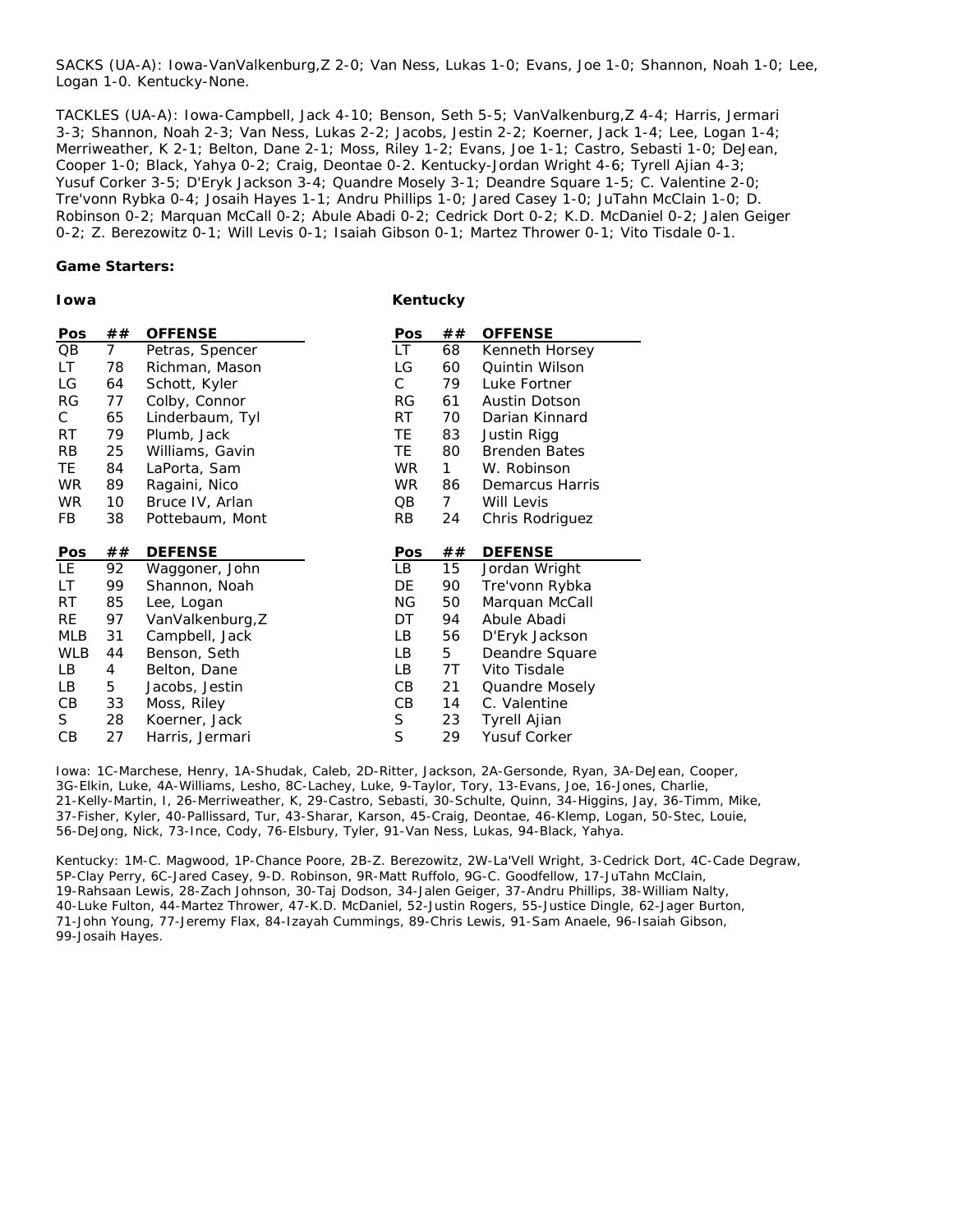### **Scoring Summary (Final) 2022 Vrbo Citrus Bowl Iowa vs Kentucky (Jan 01, 2022 at Orlando, FL)**

Iowa (10-4) vs. Kentucky (10-3) Date: Jan 01, 2022 • Site: Orlando, FL • Stadium: Camping World Attendance: 50769

| Score by Quarters |   |  |  |
|-------------------|---|--|--|
| Iowa              | ັ |  |  |
| l Kentuckv        |   |  |  |

**Qtr Time Scoring Play V-H**

| <u>Cu illilo Journalitay</u> | $v - 1$                                                                                                                                                                                                                                                                                                                                                                                                                                                                                                                     |
|------------------------------|-----------------------------------------------------------------------------------------------------------------------------------------------------------------------------------------------------------------------------------------------------------------------------------------------------------------------------------------------------------------------------------------------------------------------------------------------------------------------------------------------------------------------------|
|                              | $0 - 7$                                                                                                                                                                                                                                                                                                                                                                                                                                                                                                                     |
|                              | $3 - 7$                                                                                                                                                                                                                                                                                                                                                                                                                                                                                                                     |
|                              | $3 - 10$                                                                                                                                                                                                                                                                                                                                                                                                                                                                                                                    |
|                              | $3 - 13$                                                                                                                                                                                                                                                                                                                                                                                                                                                                                                                    |
|                              | $10 - 13$                                                                                                                                                                                                                                                                                                                                                                                                                                                                                                                   |
|                              | $17 - 13$                                                                                                                                                                                                                                                                                                                                                                                                                                                                                                                   |
|                              | $17 - 20$                                                                                                                                                                                                                                                                                                                                                                                                                                                                                                                   |
|                              | 1st 05:32 UK - Chris Rodriguez 5 yd pass from Will Levis (Matt Ruffolo kick), 13-80 7:28<br>2nd 11:03 IOWA - Shudak, Caleb 28 yd field goal, 10-55 4:41<br>02:48 UK - Matt Ruffolo 21 yd field goal, 14-72 8:15<br>00:38 UK - Matt Ruffolo 27 yd field goal, 5-22 1:31<br>3rd 03:21 IOWA - Bruce IV, Arlan 20 yd run (Shudak, Caleb kick), 6-50 2:46<br>4th 10:54 IOWA - LaPorta, Sam 36 yd pass from Petras, Spencer (Shudak, Caleb kick), 9-92 3:15<br>01:48 UK - Chris Rodriguez 6 yd run (Matt Ruffolo kick), 8-80 1:43 |

Kickoff time: 1:06 pm • End of Game: 4:23 pm • Total elapsed time: 3:17 Officials: Referee: Jeff Heaser; Umpire: Jim Eckle; Linesman: Tracy Lynch; Line judge: Deon Lawrence; Back judge: Pat Ryan; Field judge: Wayne Rundell; Side judge: Mike McCarthy; Center judge: Jeff Maconaghy; Temperature: 82 • Wind: S 11 mph • Weather: Perfect Florida sun 2022 VRBO Citrus Bowl MVP is Kentucky #1 Wan'Dale Robinson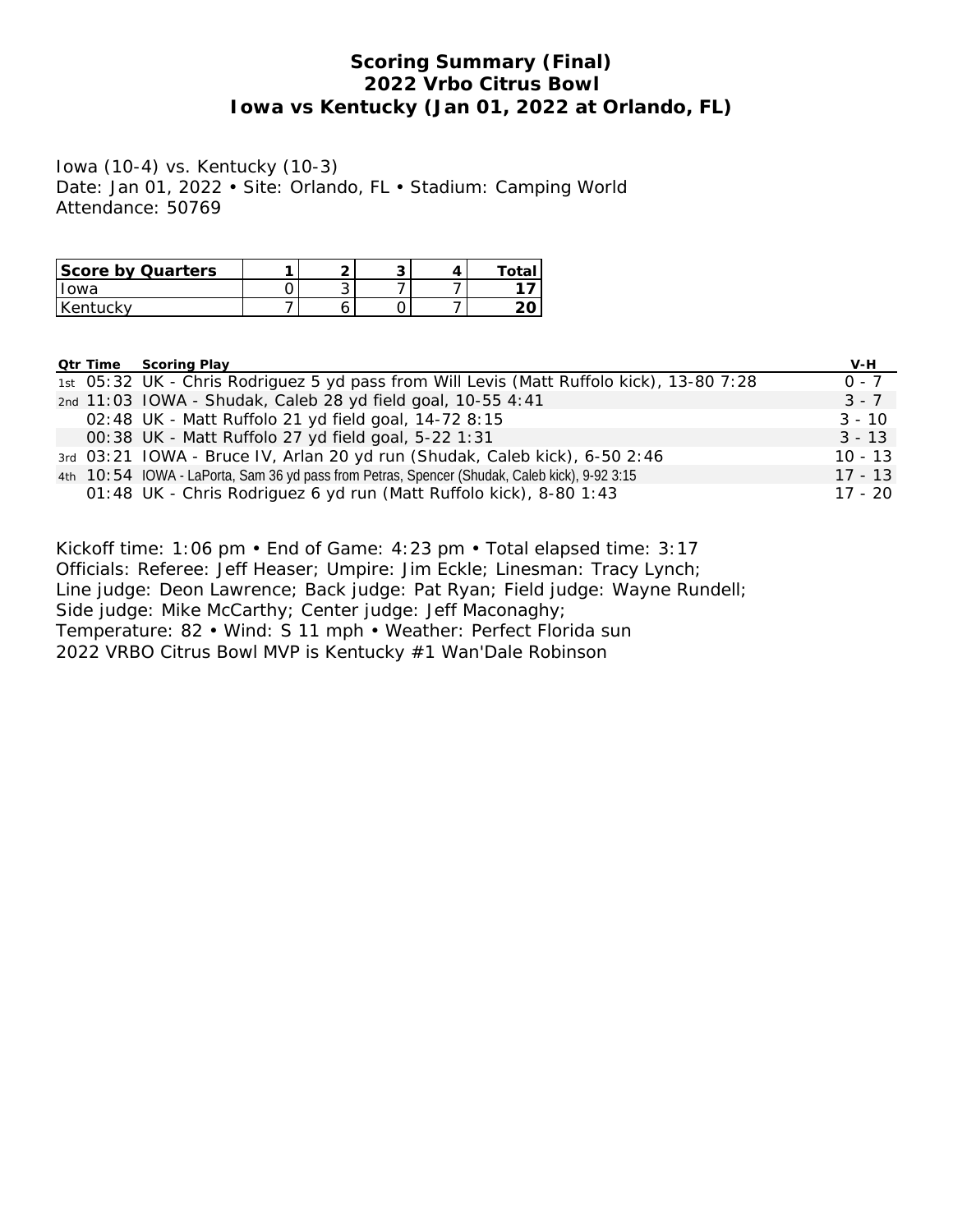# **Team Statistics (Final) 2022 Vrbo Citrus Bowl Iowa vs Kentucky (Jan 01, 2022 at Orlando, FL)**

|                                | <b>IOWA</b>    | UK            |
|--------------------------------|----------------|---------------|
| FIRST DOWNS                    | 20             | 24            |
| Rushing                        | 6              | 11            |
| Passing                        | 12             | 10            |
| Penalty                        | $\overline{2}$ | 3             |
| NET YARDS RUSHING              | 173            | 121           |
| <b>Rushing Attempts</b>        | 30             | 47            |
| Average Per Rush               | 5.8            | 2.6           |
| Rushing Touchdowns             | 1              | 1             |
| Yards Gained Rushing           | 175            | 167           |
| Yards Lost Rushing             | $\overline{2}$ | 46            |
| NET YARDS PASSING              | 211            | 233           |
| Completions-Attempts-Int       | $19 - 30 - 3$  | $17 - 28 - 1$ |
| Average Per Attempt            | 7.0            | 8.3           |
| Average Per Completion         | 11.1           | 13.7          |
| Passing Touchdowns             | 1              | 1             |
| TOTAL OFFENSE YARDS            | 384            | 354           |
| Total offense plays            | 60             | 75            |
| Average Gain Per Play          | 6.4            | 4.7           |
| Fumbles: Number-Lost           | $0 - 0$        | $0-0$         |
| Penalties: Number-Yards        | $4 - 35$       | $3 - 20$      |
| PUNTS-YARDS                    | 4-200          | 4-182         |
| Average Yards Per Punt         | 50.0           | 45.5          |
| Net Yards Per Punt             | 40.0           | 39.8          |
| Inside 20                      | 1              | $\mathbf{1}$  |
| $50+$ Yards                    | 2              | 1             |
| Touchbacks                     | $\overline{2}$ | $\mathbf{1}$  |
| Fair catch                     | 2              | 1             |
| KICKOFFS-YARDS                 | 4-260          | $5 - 325$     |
| Average Yards Per Kickoff      | 65.0           | 65.0          |
| Net Yards Per Kickoff          | 40.0           | 44.0          |
| Touchbacks                     | 4              | 3             |
| Fair Catch Yards               | 0              | 0             |
| Punt returns: Number-Yards-TD  | $1 - 3 - 0$    | $0 - 0 - 0$   |
| Average Per Return             | 3.0            | 0.0           |
| Kickoff returns: Number-Yds-TD | $2 - 30 - 0$   | $0 - 0 - 0$   |
| Average Per Return             | 15.0           | 0.0           |
| Interceptions: Number-Yds-TD   | 1-0-0          | $3 - 3 - 0$   |
| Fumble Returns: Number-Yds-TD  | $0 - 0 - 0$    | $0 - 0 - 0$   |
| Miscellaneous Yards            | O              | Ο             |
| Possession Time                | 22:06          | 37:54         |
| 1st Quarter                    | 5:24           | 9:36          |
| 2nd Quarter                    | 5:14           | 9:46          |
|                                | 5:30           |               |
| 3rd Quarter                    |                | 9:30          |
| 4th Quarter                    | 5:58           | 9:02          |
| Third-Down Conversions         | 4 of 11        | 6 of 14       |
| Fourth-Down Conversions        | $0$ of $1$     | $0$ of $2$    |
| Red-Zone Scores-Chances        | $2 - 3$        | 4-4           |
| Touchdowns                     | $1 - 3$        | $2 - 4$       |
| Field goals                    | $1 - 3$        | $2 - 4$       |
| Sacks By: Number-Yards         | $6 - 38$       | $0-0$         |
| <b>PAT Kicks</b>               | $2 - 2$        | $2 - 2$       |
| <b>Field Goals</b>             | $1 - 1$        | $2 - 2$       |
| Points off turnovers           | 0              | 3             |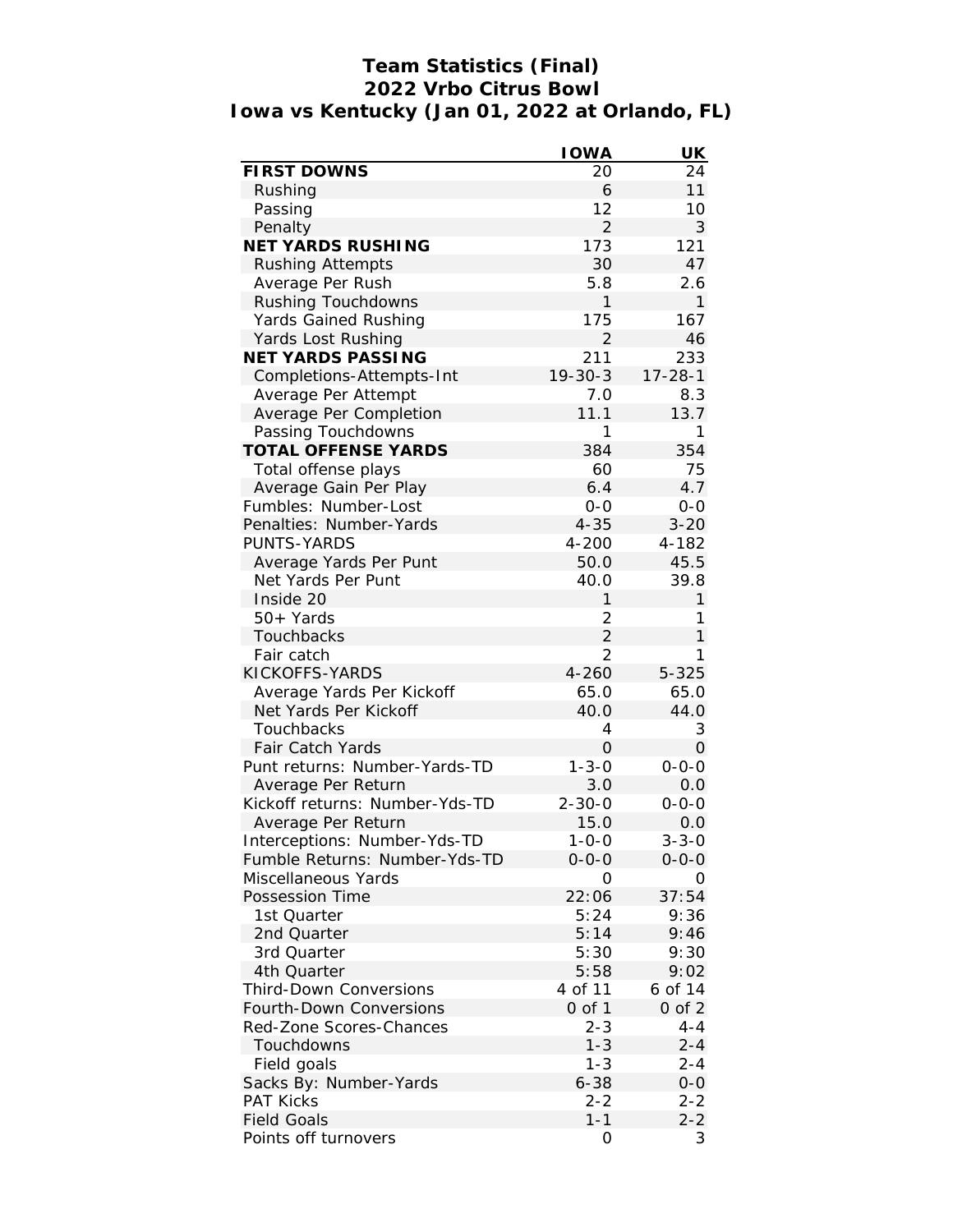# **Individual Statistics (Final) 2022 Vrbo Citrus Bowl Iowa vs Kentucky (Jan 01, 2022 at Orlando, FL)**

### **Iowa Kentucky**

| Rushing         | Net TD<br>No. Gain Loss<br>Lg<br>Avg                                                                                            | Rushing              | No. Gain Loss                                  | Net TD                           | Lg                       | <u>Avg</u>                         |
|-----------------|---------------------------------------------------------------------------------------------------------------------------------|----------------------|------------------------------------------------|----------------------------------|--------------------------|------------------------------------|
| Williams, Gavin | 98<br>$\overline{0}$<br>98<br>19<br>16<br>0<br>6.1                                                                              | Chris Rodriguez      | 20<br>108                                      | 107<br>1                         | 13<br>1                  | 5.3                                |
| Williams, Lesho | $\overline{2}$<br>12<br>10<br>44<br>42<br>4.2<br>0                                                                              | JuTahn McClain       | 10<br>31                                       | 3<br>28                          | 10<br>0                  | 2.8                                |
| Bruce IV, Arlan | 2<br>21<br>0<br>21<br>1<br>20 10.5                                                                                              | Team                 | $\overline{2}$<br>$\Omega$                     | 3<br>$-3$                        | $\Omega$                 | $\Omega$<br>$-1.5$                 |
| Kelly-Martin, I | $\mathbf{1}$<br>12<br>$\Omega$<br>12<br>$\Omega$<br>12 12.0                                                                     | Will Levis           | 15<br>28                                       | 39<br>$-11$                      | 0                        | $\overline{7}$<br>$-0.7$           |
| Petras, Spencer | $\overline{O}$<br>0.0<br>1<br>0<br>$\mathbf 0$<br>0<br>0                                                                        | Totals               | 47<br>167                                      | 46<br>121                        | 1<br>13                  | 2.6                                |
| Totals          | $\overline{2}$<br>175<br>173<br>5.8<br>30<br>1<br>20                                                                            |                      |                                                |                                  |                          |                                    |
| Passing         | $C$ -A-I<br>Yds TD Long Sack                                                                                                    | Passing              | C-A-I                                          | Yds TD Long Sack                 |                          |                                    |
| Petras, Spencer | $19 - 30 - 3$<br>211<br>36<br>1<br>0                                                                                            | Will Levis           | $17 - 28 - 1$                                  | 233                              | 52<br>1                  | 6                                  |
| Totals          | $\overline{211}$<br>$\mathbf{1}$<br>$\overline{36}$<br>$\overline{0}$<br>$19 - 30 - 3$                                          | Totals               | $17 - 28 - 1$                                  | 233                              | $\mathbf{1}$<br>52       | 6                                  |
|                 |                                                                                                                                 |                      |                                                |                                  |                          |                                    |
| Receiving       | Yards<br>TD<br>No.<br>Long                                                                                                      | Receiving            | Yards<br>No.                                   | ТD                               | Long                     |                                    |
| LaPorta, Sam    | 122<br>36<br>7<br>1                                                                                                             | W. Robinson          | 170<br>10                                      | $\mathbf{O}$                     | 52                       |                                    |
| Bruce IV, Arlan | 24<br>8<br>4<br>0                                                                                                               | Demarcus Harris      | 28<br>2                                        | 0                                | 14                       |                                    |
| Kelly-Martin, I | $\overline{2}$<br>17<br>$\circ$<br>10                                                                                           | Justin Rigg          | $\overline{2}$<br>11                           | $\mathbf 0$                      | 9                        |                                    |
| Williams, Gavin | 2<br>14<br>10<br>0                                                                                                              | Izayah Cummings      | 1<br>13                                        | $\mathbf 0$                      | 13                       |                                    |
| Lachey, Luke    | 1<br>15<br>15<br>$\circ$                                                                                                        | <b>Brenden Bates</b> | 1                                              | 6<br>$\mathbf 0$                 | 6                        |                                    |
| Lee, Logan      | 1<br>12<br>12<br>0                                                                                                              | Chris Rodriguez      | 1                                              | 5<br>1                           | 5                        |                                    |
| Ritter, Jackson | 1<br>$\circ$<br>4<br>4                                                                                                          | Totals               | 17<br>233                                      | $\mathbf{1}$                     | $\overline{52}$          |                                    |
| Pottebaum, Mont | 3<br>$\overline{3}$<br>$\mathbf{1}$<br>$\Omega$                                                                                 |                      |                                                |                                  |                          |                                    |
| Totals          | $\overline{19}$<br>$\mathbf{1}$<br>211<br>36                                                                                    |                      |                                                |                                  |                          |                                    |
| Punting         | Avg Long In20<br>No.<br>Yds<br>TВ                                                                                               | Punting              | Yds<br>No.                                     | Avg Long                         | In20                     | TB                                 |
| Taylor, Tory    | $\overline{2}$<br>4<br>200<br>50.0<br>55<br>1                                                                                   | Goodfellow<br>С.     | 4<br>182                                       | 45.5                             | 54                       | 1<br>1                             |
| Totals          | $\overline{2}$<br>4<br>55<br>$\mathbf{1}$<br>200<br>50.0                                                                        | Totals               | $\overline{4}$<br>182                          | 45.5                             | 54                       | $\mathbf{1}$<br>1                  |
|                 | Punt<br>Kickoff<br>Intercept                                                                                                    |                      | Punt                                           | Kickoff                          |                          | Intercept                          |
| Returns         | Lg No Yds Lg No Yds<br>No Yds<br>Lg                                                                                             | Returns              | No Yds                                         | Lg $No$ Yds                      | Lg No Yds                |                                    |
| Jones, Charlie  | 3<br>3<br>$\overline{2}$<br>30<br>17<br>1<br>$\Omega$<br>0<br>0                                                                 | Deandre Square       | O<br>$\mathbf{O}$<br>$\circ$                   | $\circ$<br>0                     | 1<br>0                   | Lg<br>0<br>0                       |
| Harris, Jermari | $\mathsf O$<br>$\mathbf{O}$<br>$\mathsf O$<br>0<br>$\mathsf O$<br>0<br>$\circ$<br>$\circ$                                       | Quandre Mosely       | $\mathsf{O}\xspace$<br>$\mathbf 0$<br>$\Omega$ | $\mathbf{O}$<br>$\mathbf 0$      | $\Omega$<br>$\mathbf{1}$ | $\mathbf 0$<br>$\mathsf{O}\xspace$ |
| Totals          | $\overline{3}$<br>$\overline{3}$<br>$\overline{2}$<br>$\overline{30}$<br>17<br>$\mathbf{1}$<br>$\overline{O}$<br>$\overline{O}$ | D'Eryk Jackson       | 0<br>0<br>$\overline{O}$                       | $\mathbf 0$<br>$\mathbf{O}$      | $\Omega$<br>1            | 3<br>$\mathbf{3}$                  |
|                 |                                                                                                                                 | Totals               | $\overline{0}$<br>$\Omega$<br>$\Omega$         | $\overline{0}$<br>$\overline{O}$ | $\overline{0}$<br>3      | 3<br>$\overline{3}$                |
| Field goals     | Dist<br>Time<br>Result<br>Qtr                                                                                                   | Field goals          | Time<br>Qtr                                    | Dist                             | Result                   |                                    |
| Shudak, Caleb   | 11:03<br>28 yards<br>Good<br>2nd                                                                                                | Matt Ruffolo         | 2nd<br>02:48                                   | 21 yards                         | Good                     |                                    |
|                 |                                                                                                                                 | Matt Ruffolo         | 00:38<br>2nd                                   | 27 yards Good                    |                          |                                    |
|                 |                                                                                                                                 |                      |                                                |                                  |                          |                                    |
| Kickoffs        | Yards<br>TB<br>No.<br>OВ<br>Avg                                                                                                 | Kickoffs             | No.<br>Yards                                   | Avg                              | TB                       | $\overline{OB}$                    |
| Shudak, Caleb   | 4<br>$\overline{4}$<br>260<br>65.0<br>$\Omega$                                                                                  | Chance Poore         | 5<br>325                                       | 65.0                             | $\overline{3}$           | $\Omega$                           |
| All-purpose     | PR<br>Rcv<br>KR<br>IR.<br>Total<br>Run                                                                                          | All-purpose          | Rcv<br>Run                                     | PR<br>KR                         | IR.                      | Total                              |
| LaPorta, Sam    | 122<br>122<br>$\circ$<br>$\mathbf 0$<br>$\circ$<br>$\circ$                                                                      | W. Robinson          | O<br>170                                       | $\mathbf 0$                      | $\Omega$<br>0            | 170                                |
| Williams, Gavin | 112<br>98<br>14<br>O<br>0<br>0                                                                                                  | Chris Rodriguez      | 107<br>5                                       | 0                                | 0<br>0                   | 112                                |
| Bruce IV, Arlan | 21<br>24<br>$\Omega$<br>$\mathbf{O}$<br>45<br>0                                                                                 | Demarcus Harris      | 28<br>0                                        | $\Omega$                         | $\Omega$<br>$\Omega$     | 28                                 |
| Williams, Lesho | 42<br>$\Omega$<br>$\Omega$<br>$\Omega$<br>$\Omega$<br>42                                                                        | JuTahn McClain       | 28<br>$\circ$                                  | $\Omega$                         | $\Omega$<br>$\Omega$     | 28                                 |

FUMBLES: Iowa-None. Kentucky-None.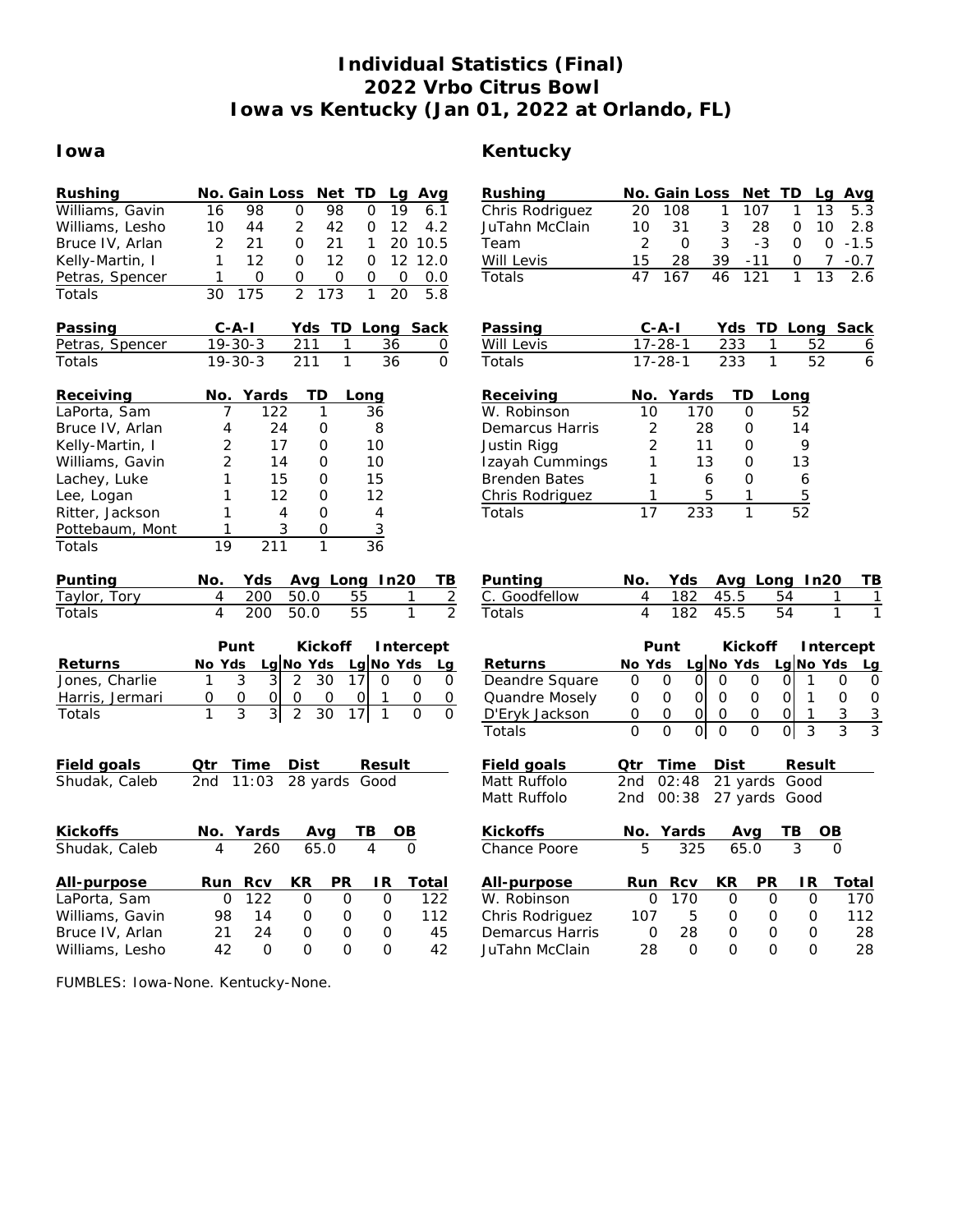### **Defensive Statistics (Final) 2022 Vrbo Citrus Bowl Iowa vs Kentucky (Jan 01, 2022 at Orlando, FL)**

| # | l owa               | Solo           |                     |      | Ast Total Sacks-Yds      | TFL-Yds                  |                          | FF FR-Yds                | Int-Yds BrUp             |                          | <b>Blks</b>              | <b>QBH</b>     |
|---|---------------------|----------------|---------------------|------|--------------------------|--------------------------|--------------------------|--------------------------|--------------------------|--------------------------|--------------------------|----------------|
|   | 31 Campbell, Jack   | $\overline{4}$ | 10                  | 9.0  |                          | $\overline{a}$           | $\overline{a}$           |                          |                          |                          |                          |                |
|   | 44 Benson, Seth     | 5              | 5                   | 7.5  |                          |                          | L,                       |                          |                          |                          |                          | $\mathbf{1}$   |
|   | 97 VanValkenburg, Z | 4              | $\overline{4}$      | 6.0  | $2.0 - 16$               | $2.5 - 17$               | ÷,                       |                          |                          | $\overline{\phantom{a}}$ |                          |                |
|   | 27 Harris, Jermari  | 3              | 3                   | 4.5  |                          |                          | $\overline{\phantom{a}}$ |                          | $1 - 0$                  | $\overline{2}$           |                          |                |
|   | 99 Shannon, Noah    | $\overline{c}$ | 3                   | 3.5  | $1.0 - 3$                | $1.0 - 3$                | $\overline{\phantom{a}}$ |                          |                          | ÷,                       |                          |                |
| 5 | Jacobs, Jestin      | $\overline{2}$ | $\overline{2}$      | 3.0  |                          |                          | $\overline{\phantom{a}}$ |                          |                          |                          |                          |                |
|   | 91 Van Ness, Lukas  | $\overline{2}$ | 2                   | 3.0  | $1.0 - 7$                | $1.0 - 7$                | ÷,                       | $\overline{a}$           | $\overline{\phantom{0}}$ | ÷,                       | $\overline{\phantom{a}}$ |                |
|   | 85 Lee, Logan       | $\mathbf{1}$   | $\overline{4}$      | 3.0  | $1.0 - 4$                | $1.5 - 4$                |                          |                          |                          |                          |                          |                |
|   | 28 Koerner, Jack    | 1              | 4                   | 3.0  | $\equiv$                 | $0.5 - 0$                | ÷,                       | $\overline{\phantom{a}}$ | L.                       | 1                        | ÷,                       |                |
| 4 | Belton, Dane        | $\overline{2}$ | $\mathbf{1}$        | 2.5  |                          |                          |                          |                          |                          |                          |                          |                |
|   | 26 Merriweather, K  | $\overline{2}$ | 1                   | 2.5  | $\frac{1}{2}$            | ÷,                       | $\overline{\phantom{a}}$ | $\overline{a}$           |                          | ÷,                       |                          |                |
|   | 33 Moss, Riley      | $\mathbf{1}$   | $\overline{2}$      | 2.0  |                          | $1.0 - 3$                |                          |                          |                          |                          |                          |                |
|   | 13 Evans, Joe       | 1              | 1                   | 1.5  | $1.0 - 8$                | $1.0 - 8$                | ÷,                       | L                        | L.                       | ÷,                       | ÷.                       |                |
|   | 29 Castro, Sebasti  | $\mathbf{1}$   | $\mathcal{O}$       | 1.0  |                          |                          | $\overline{a}$           |                          |                          |                          |                          |                |
|   | 3A DeJean, Cooper   | 1              | 0                   | 1.0  | $\overline{\phantom{a}}$ | $\overline{\phantom{a}}$ | $\overline{\phantom{a}}$ | $\overline{\phantom{a}}$ | $\overline{\phantom{0}}$ | ÷,                       | $\overline{\phantom{a}}$ |                |
|   | 45 Craig, Deontae   | $\overline{O}$ | $\overline{2}$      | 1.0  | $\blacksquare$           | $0.5 - 1$                |                          |                          |                          |                          |                          |                |
|   | 94 Black, Yahya     | $\overline{O}$ | $\overline{2}$      | 1.0  | $\overline{a}$           | $\Box$                   | ÷,                       | $\overline{\phantom{a}}$ | $\overline{a}$           | ÷,                       | $\overline{\phantom{a}}$ |                |
|   | 92 Waggoner, John   | $\mathbf 0$    | $\mathsf{O}\xspace$ | 0.0  |                          |                          |                          |                          |                          |                          |                          | $\mathbf{1}$   |
|   | Totals              | 32             | 46                  | 55.0 | $6.0 - 38$               | $9.0 - 43$               | $\overline{0}$           | $0-0$                    | $1 - 0$                  | 3                        | $\overline{O}$           | $\overline{2}$ |
|   |                     |                |                     |      |                          |                          |                          |                          |                          |                          |                          |                |
| # | Kentucky            | Solo           |                     |      | Ast Total Sacks-Yds      | TFL-Yds                  |                          | FF FR-Yds                | Int-Yds BrUp             |                          | <b>Blks</b>              | QBH            |
|   | 15 Jordan Wright    | $\overline{4}$ | 6                   | 7.0  | ÷.                       | $1.0 - 1$                |                          |                          | L.                       | 1                        |                          |                |
|   | 23 Tyrell Ajian     | $\overline{4}$ | 3                   | 5.5  |                          |                          |                          |                          |                          | $\mathbf{1}$             |                          |                |
|   | 29 Yusuf Corker     | 3              | 5                   | 5.5  | $\bar{a}$                |                          | $\overline{\phantom{a}}$ | L                        |                          | $\overline{a}$           |                          |                |
|   | 56 D'Eryk Jackson   | 3              | $\overline{4}$      | 5.0  |                          |                          | $\frac{1}{2}$            |                          | $1 - 3$                  |                          |                          |                |
|   | 21 Quandre Mosely   | 3              | 1                   | 3.5  | $\blacksquare$           | $\overline{\phantom{a}}$ | $\overline{\phantom{a}}$ | $\bar{a}$                | $1 - 0$                  | $\sim$                   | $\overline{a}$           |                |
|   | 5 Deandre Square    | $\mathbf{1}$   | 5                   | 3.5  | $\overline{\phantom{a}}$ | $0.5 - 0$                |                          |                          | $1 - 0$                  |                          |                          |                |
|   | 14 C. Valentine     | $\overline{2}$ | 0                   | 2.0  | $\overline{\phantom{a}}$ | $\overline{a}$           | $\overline{\phantom{a}}$ |                          | $\bar{\phantom{a}}$      | ÷,                       | $\overline{\phantom{a}}$ |                |
|   | 90 Tre'vonn Rybka   | $\overline{O}$ | $\overline{4}$      | 2.0  |                          | $0.5 - 1$                |                          |                          |                          |                          |                          |                |
|   | 99 Josaih Hayes     | 1              | 1                   | 1.5  |                          |                          |                          |                          |                          |                          |                          |                |
|   | 6C Jared Casey      | 1              | $\mathbf 0$         | 1.0  |                          |                          |                          |                          |                          |                          |                          |                |
|   | 37 Andru Phillips   | 1              | $\mathsf{O}\xspace$ | 1.0  | $\overline{\phantom{a}}$ | ÷                        |                          |                          |                          | $\overline{\phantom{a}}$ | $\overline{\phantom{a}}$ |                |
|   | 17 JuTahn McClain   | $\mathbf{1}$   | $\mathbf 0$         | 1.0  | $\overline{\phantom{a}}$ |                          |                          |                          |                          |                          |                          |                |
|   | 3 Cedrick Dort      | 0              | $\overline{2}$      | 1.0  | $\overline{\phantom{a}}$ | $\overline{a}$           | $\overline{\phantom{a}}$ |                          | L,                       | ÷,                       | ÷                        |                |
|   | 94 Abule Abadi      | $\overline{O}$ | $\overline{2}$      | 1.0  |                          |                          |                          |                          |                          |                          |                          |                |
|   | 50 Marquan McCall   | 0              | $\overline{2}$      | 1.0  | $\equiv$                 | $\overline{\phantom{0}}$ | $\overline{\phantom{a}}$ | $\bar{a}$                | $\overline{a}$           | $\equiv$                 | $\blacksquare$           | $\blacksquare$ |
|   | 34 Jalen Geiger     | $\overline{O}$ | $\overline{2}$      | 1.0  |                          |                          |                          |                          |                          | $\mathbf{1}$             |                          |                |
| 9 | D. Robinson         | 0              | $\overline{2}$      | 1.0  | $\bar{a}$                |                          |                          |                          |                          | $\overline{a}$           |                          |                |
|   | 47 K.D. McDaniel    | $\mathsf O$    | $\overline{2}$      | 1.0  |                          |                          |                          |                          |                          |                          |                          |                |
|   | 2B Z. Berezowitz    | 0              | 1                   | 0.5  |                          |                          |                          |                          |                          |                          | $\overline{a}$           |                |
|   | 44 Martez Thrower   | $\mathsf O$    | $\mathbf{1}$        | 0.5  |                          |                          |                          |                          |                          |                          |                          |                |
|   | 96 Isaiah Gibson    | $\mathsf O$    | 1                   | 0.5  | $\overline{\phantom{a}}$ | ÷                        | $\overline{\phantom{a}}$ | $\overline{a}$           | L,                       | $\overline{\phantom{0}}$ | $\sim$                   |                |
|   | 7 Will Levis        | $\overline{O}$ | $\mathbf{1}$        | 0.5  |                          |                          |                          |                          |                          |                          |                          |                |
|   | 7T Vito Tisdale     | 0              | 1                   | 0.5  |                          |                          |                          |                          |                          |                          |                          |                |
|   | Totals              | 24             | 46                  | 47.0 | $0.0 - 0$                | $2.0 - 2$                | $\overline{O}$           | $0-0$                    | $3 - 3$                  | 3                        | $\overline{O}$           | $\overline{O}$ |
|   |                     |                |                     |      |                          |                          |                          |                          |                          |                          |                          |                |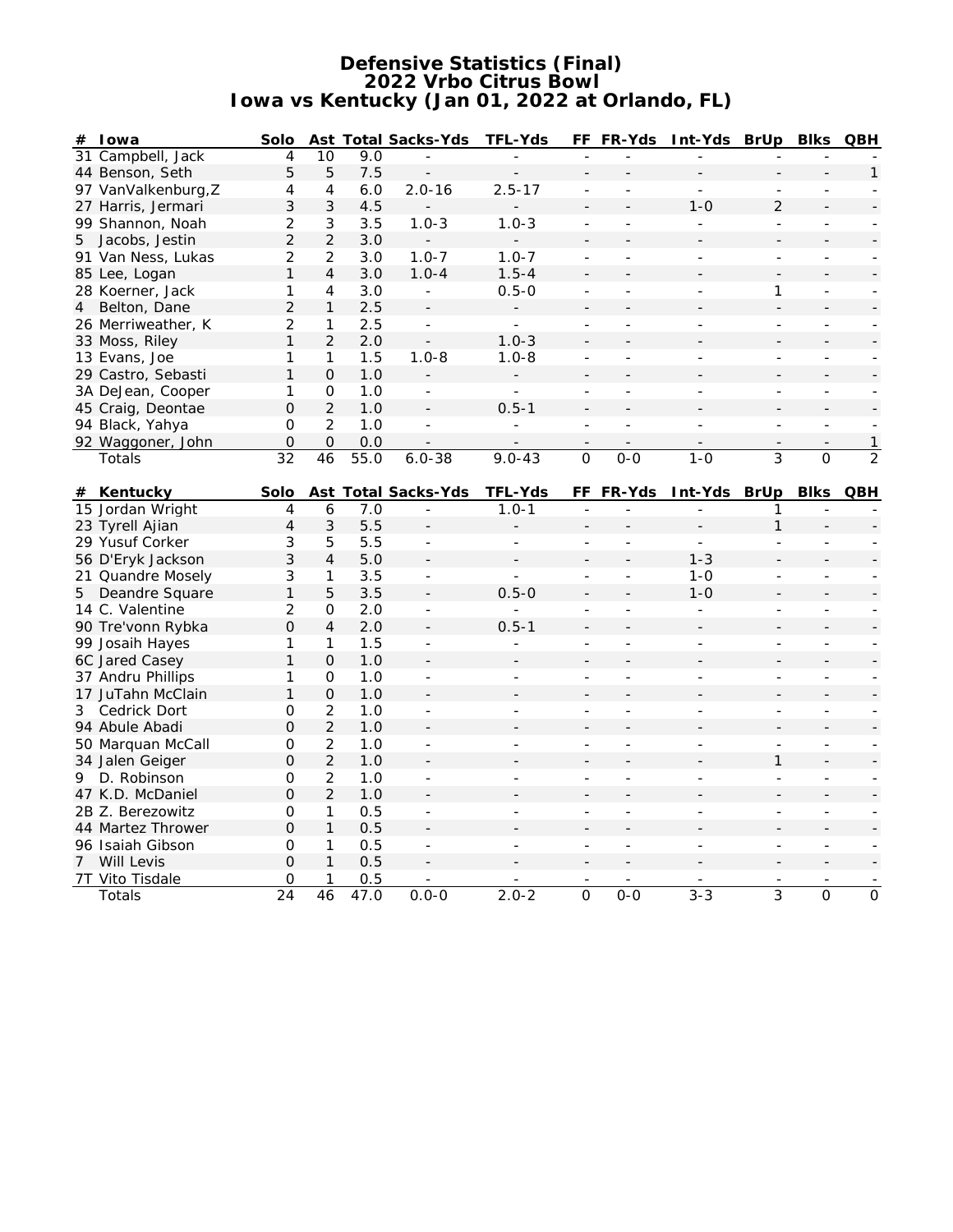## **Drive Chart (By Team) (Final) 2022 Vrbo Citrus Bowl Iowa vs Kentucky (Jan 01, 2022 at Orlando, FL)**

| <b>Drive Started</b> |                 |      |       |                      |                 | Drive Ended |                     |                             | Consumed   |  |
|----------------------|-----------------|------|-------|----------------------|-----------------|-------------|---------------------|-----------------------------|------------|--|
| Team                 | Otr             | Spot | Time  | Obtained             | Spot            | Time        | How lost            | - Yds<br>ΡI                 | <b>TOP</b> |  |
| <b>IOWA</b>          | 1st             | 125  | 15:00 | Kickoff              | 145             | 13:00       | Punt                | -20<br>4<br>$\overline{a}$  | 2:00       |  |
| <b>IOWA</b>          |                 | 113  | 05:32 | Kickoff              | 134             | 02:52       | Punt                | $5 - 21$                    | 2:40       |  |
| <b>IOWA</b>          |                 | 35   | 00:44 | Punt                 | K <sub>10</sub> | 11:03       | *FIELD GOAL         | - 55<br>10                  | 4:41       |  |
| <b>IOWA</b>          | 2 <sub>nd</sub> | 125  | 02:48 | <b>Kickoff</b>       | 124             | 02:09       | Interception        | (1)<br>2<br>$\overline{a}$  | 0:39       |  |
| <b>IOWA</b>          |                 | 17   | 00:38 | Kickoff              | K47             | 00:00       | Interception        | 6 - 36                      | 0:38       |  |
| <b>IOWA</b>          | 3rd             | 120  | 10:31 | Punt                 | K11             | 07:47       | Downs               | 7 - 69                      | 2:44       |  |
| <b>IOWA</b>          |                 | 50   | 06:07 | Punt                 | K <sub>00</sub> | 03:21       | *TOUCHDOWN          | -50<br>6.<br>$\overline{a}$ | 2:46       |  |
| <b>IOWA</b>          | 4th             | 108  | 14:09 | Punt                 | K <sub>00</sub> | 10:54       | *TOUCHDOWN          | $9 - 92$                    | 3:15       |  |
| <b>IOWA</b>          |                 | 35   | 07:13 | Downs                | 143             | 05:58       | Punt                | 3<br>- 8                    | 1:15       |  |
| <b>IOWA</b>          |                 | 136  | 03:59 | Interception         | 145             | 03:31       | Punt                | $3 - 9$                     | 0:28       |  |
| <b>IOWA</b>          |                 | 125  | 01:48 | Kickoff              | K40             | 00:48       | Interception        | - 35<br>6                   | 1:00       |  |
|                      |                 |      |       | $4 - 1$<br>$\sim$ -1 | $\sim$ $-1$     | $A \perp L$ | $-1$<br>$\sim$ $-1$ |                             |            |  |

|                        | 1st     | 2nd     | 3rd          | 4th     | l St    | 2nd         |          |
|------------------------|---------|---------|--------------|---------|---------|-------------|----------|
| l owa                  | ∩tr     | ∩tr     | ∩tr          | Otr     | Half    | Half        | Total    |
| Time of possession     | 05:24   | 05:14   | 05:30        | 05:58   | 10:38   | 11.28       | 22:06    |
| 3rd down conversions   | $0 - 2$ | $0 - 2$ | $1 - 2$      | $3 - 5$ | $O - 4$ | $4 - 7$     | $4 - 11$ |
| Average field position | 124     | 121     | 135          | 126     | 123     | 129         | 126      |
| 4th down conversions   | $0 - 0$ | 0-0     | $\Omega - 1$ | ೧-೧     | റ-റ     | $\Omega$ -1 | $0 - 1$  |

|      |                 |      | Drive Started |                |      | Drive Ended | Consumed     |                                       |            |
|------|-----------------|------|---------------|----------------|------|-------------|--------------|---------------------------------------|------------|
| Team | Otr             | Spot | Time          | Obtained       | Spot | Time        | How lost     | Yds<br>PI<br>$\overline{\phantom{a}}$ | <b>TOP</b> |
| UK   | 1st             | K20  | 13:00         | Punt           | 100  | 05:32       | *TOUCHDOWN   | 13<br>80<br>$\overline{\phantom{0}}$  | 7:28       |
| UK   |                 | K22  | 02:52         | Punt           | K14  | 00:44       | Punt         | (8)<br>3<br>$\overline{\phantom{a}}$  | 2:08       |
| UK   | 2 <sub>nd</sub> | K25  | 11:03         | Kickoff        | 103  | 02:48       | *FIELD GOAL  | 72<br>14<br>$\overline{\phantom{a}}$  | 8:15       |
| UK   |                 | 131  | 02:09         | Interception   | 109  | 00:38       | *FIELD GOAL  | $5 - 22$                              | 1:31       |
| UK   |                 | K20  | 00:00         | Interception   | K20  | 00:00       | End of half  | 0<br>- 0                              | 0:00       |
| UK   | 3rd             | K25  | 15:00         | Kickoff        | 147  | 10:31       | Punt         | 7 - 28                                | 4:29       |
| UK   |                 | K11  | 07:47         | Downs          | K09  | 06:07       | Punt         | (2)<br>3<br>$\overline{\phantom{a}}$  | 1:40       |
| UK   |                 | K25  | 03:21         | <b>Kickoff</b> | 148  | 14:09       | Punt         | 7 - 27                                | 4:12       |
| UK   | 4th             | K25  | 10:54         | Kickoff        | 135  | 07:13       | Downs        | 40<br>$\sim$                          | 3:41       |
| UK   |                 | K11  | 05:58         | Punt           | 146  | 03:59       | Interception | $8 - 43$                              | 1:59       |
| UK   |                 | K20  | 03:31         | Punt           | 100  | 01:48       | *TOUCHDOWN   | 8<br>80<br>$\sim$                     | 1:43       |
| UK   |                 | K26  | 00:48         | Interception   | K23  | 00:00       | End of half  | (3)<br>$2 -$                          | 0:48       |

|                        | 1st     | 2nd     | 3rd.            | 4th             | 1st   | 2nd     |                 |
|------------------------|---------|---------|-----------------|-----------------|-------|---------|-----------------|
| Kentucky               | ∩tr     | ∩tr     | ∩tr             | ∩tr             | Half  | Half    | Total           |
| Time of possession     | 09:36   | 09:46   | 09:30           | 09:02           | 19:22 | 18:32   | 37:54           |
| 3rd down conversions   | $2 - 3$ | $2 - 4$ | $1 - 3$         | 1 - 4           | 4-7   | $2 - 7$ | $6 - 14$        |
| Average field position | K21     | K47     | K <sub>20</sub> | K <sub>20</sub> | K34   | K20     | K <sub>25</sub> |
| 4th down conversions   | $O-O$   | റ-റ     | $O-O$           | $0 - 2$         | 0-0   | በ-2     | በ-2             |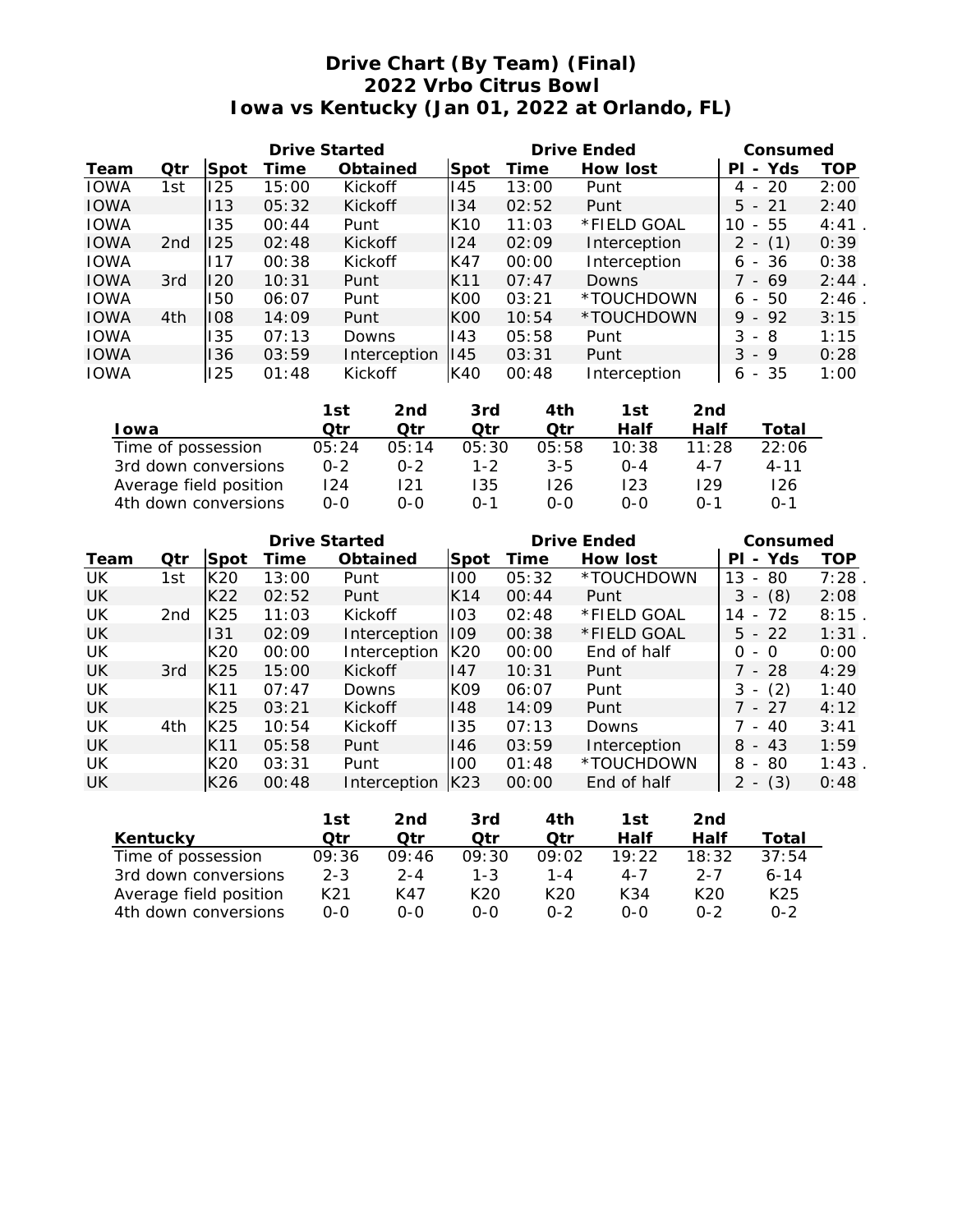# **Drive Chart (By Quarter) (Final) 2022 Vrbo Citrus Bowl Iowa vs Kentucky (Jan 01, 2022 at Orlando, FL)**

|             |     |      | Drive Started |              |                 | Drive Ended | Consumed     |                                                  |            |
|-------------|-----|------|---------------|--------------|-----------------|-------------|--------------|--------------------------------------------------|------------|
| Team        | Qtr | Spot | Time          | Obtained     | Spot            | Time        | How lost     | Yds<br>PI<br>$\sim$                              | <b>TOP</b> |
| <b>IOWA</b> | 1st | 125  | 15:00         | Kickoff      | 145             | 13:00       | Punt         | 20<br>4 -                                        | 2:00       |
| <b>UK</b>   |     | K20  | 13:00         | Punt         | 100             | 05:32       | *TOUCHDOWN   | 13<br>80<br>$\overline{\phantom{a}}$             | 7:28       |
| <b>IOWA</b> |     | 113  | 05:32         | Kickoff      | 134             | 02:52       | Punt         | 5<br>21<br>$\overline{\phantom{a}}$              | 2:40       |
| <b>UK</b>   |     | K22  | 02:52         | Punt         | K14             | 00:44       | Punt         | 3<br>(8)<br>$\overline{\phantom{a}}$             | 2:08       |
| <b>IOWA</b> |     | 135  | 00:44         | Punt         | K <sub>10</sub> | 11:03       | *FIELD GOAL  | 55<br>10<br>$\sim$                               | 4:41       |
| <b>UK</b>   | 2nd | K25  | 11:03         | Kickoff      | 103             | 02:48       | *FIELD GOAL  | $14 -$<br>72                                     | 8:15       |
| <b>IOWA</b> |     | 125  | 02:48         | Kickoff      | 124             | 02:09       | Interception | (1)<br>2<br>$\overline{\phantom{a}}$             | 0:39       |
| <b>UK</b>   |     | 131  | 02:09         | Interception | 109             | 00:38       | *FIELD GOAL  | $5 -$<br>22                                      | 1:31       |
| <b>IOWA</b> |     | 117  | 00:38         | Kickoff      | K47             | 00:00       | Interception | 36<br>6<br>$\overline{\phantom{a}}$              | 0:38       |
| <b>UK</b>   |     | K20  | 00:00         | Interception | K20             | 00:00       | End of half  | 0<br>$\Omega$<br>$\sim$                          | 0:00       |
| UK          | 3rd | K25  | 15:00         | Kickoff      | 147             | 10:31       | Punt         | 7<br>28<br>$\blacksquare$                        | 4:29       |
| <b>IOWA</b> |     | 120  | 10:31         | Punt         | K11             | 07:47       | Downs        | $7 -$<br>69                                      | 2:44       |
| UK          |     | K11  | 07:47         | Downs        | K09             | 06:07       | Punt         | 3<br>(2)<br>$\overline{\phantom{a}}$             | 1:40       |
| <b>IOWA</b> |     | 150  | 06:07         | Punt         | <b>K00</b>      | 03:21       | *TOUCHDOWN   | 50<br>6 -                                        | 2:46       |
| UK.         |     | K25  | 03:21         | Kickoff      | 148             | 14:09       | Punt         | 7<br>27<br>$\overline{\phantom{a}}$              | 4:12       |
| <b>IOWA</b> | 4th | 108  | 14:09         | Punt         | <b>K00</b>      | 10:54       | *TOUCHDOWN   | 9<br>92<br>$\overline{\phantom{a}}$              | 3:15       |
| UK          |     | K25  | 10:54         | Kickoff      | 135             | 07:13       | Downs        | $\overline{7}$<br>40<br>$\overline{\phantom{a}}$ | 3:41       |
| <b>IOWA</b> |     | 135  | 07:13         | Downs        | 143             | 05:58       | Punt         | $3 - 8$                                          | 1:15       |
| UK          |     | K11  | 05:58         | Punt         | 146             | 03:59       | Interception | 8<br>43<br>$\overline{\phantom{a}}$              | 1:59       |
| <b>IOWA</b> |     | 136  | 03:59         | Interception | 145             | 03:31       | Punt         | 3<br>9<br>$\sim$                                 | 0:28       |
| UK          |     | K20  | 03:31         | Punt         | 100             | 01:48       | *TOUCHDOWN   | 8<br>80<br>$\overline{\phantom{a}}$              | 1:43       |
| <b>IOWA</b> |     | 125  | 01:48         | Kickoff      | K40             | 00:48       | Interception | $6 - 35$                                         | 1:00       |
| UK          |     | K26  | 00:48         | Interception | K23             | 00:00       | End of half  | (3)<br>$2 -$                                     | 0:48       |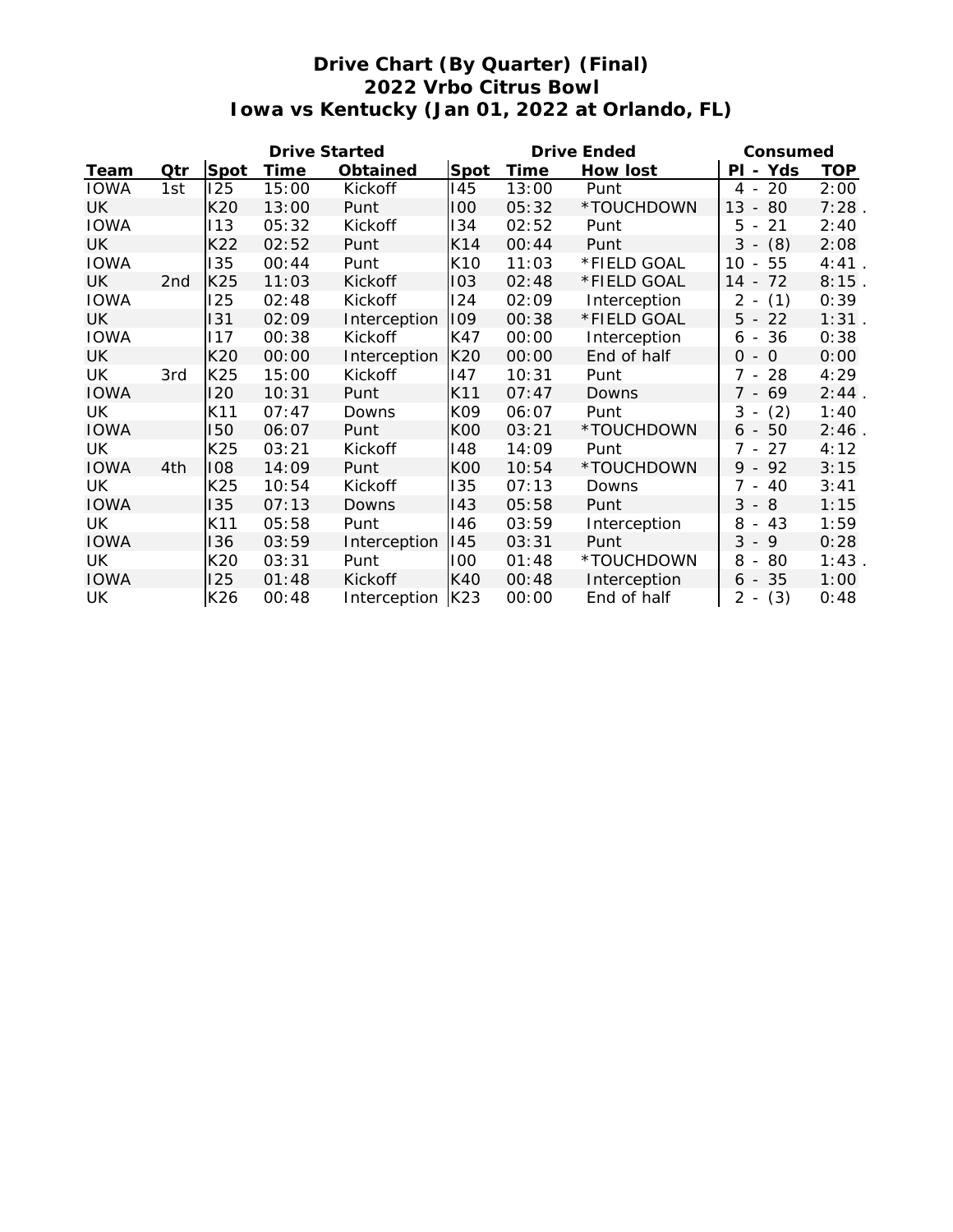## **Participation Report (Final) 2022 Vrbo Citrus Bowl Iowa vs Kentucky (Jan 01, 2022 at Orlando, FL)**

#### **Iowa**

### **Kentucky**

| Pos        | ##             | <b>OFFENSE</b>   | Pos          | ##             | <b>OFFENSE</b>       |
|------------|----------------|------------------|--------------|----------------|----------------------|
| QB         | $\overline{7}$ | Petras, Spencer  | LT.          | 68             | Kenneth Horsey       |
| LT.        | 78             | Richman, Mason   | LG           | 60             | Quintin Wilson       |
| LG         | 64             | Schott, Kyler    | $\mathsf{C}$ | 79             | Luke Fortner         |
| <b>RG</b>  | 77             | Colby, Connor    | RG           | 61             | Austin Dotson        |
| С          | 65             | Linderbaum, Tyl  | RT.          | 70             | Darian Kinnard       |
| <b>RT</b>  | 79             | Plumb, Jack      | TE           | 83             | Justin Rigg          |
| <b>RB</b>  | 25             | Williams, Gavin  | TE           | 80             | <b>Brenden Bates</b> |
| TE         | 84             | LaPorta, Sam     | <b>WR</b>    | 1              | W. Robinson          |
| <b>WR</b>  | 89             | Ragaini, Nico    | <b>WR</b>    | 86             | Demarcus Harris      |
| <b>WR</b>  | 10             | Bruce IV, Arlan  | QB           | 7 <sup>7</sup> | Will Levis           |
| FB         | 38             | Pottebaum, Mont  | <b>RB</b>    | 24             | Chris Rodriguez      |
|            |                |                  |              |                |                      |
| Pos        | ##             | <b>DEFENSE</b>   | Pos          | ##             | <b>DEFENSE</b>       |
| LE.        | 92             | Waggoner, John   | LB           | 15             | Jordan Wright        |
| LT.        | 99             | Shannon, Noah    | DE           | 90             | Tre'vonn Rybka       |
| <b>RT</b>  | 85             | Lee, Logan       | ΝG           | 50             | Marquan McCall       |
| <b>RE</b>  | 97             | VanValkenburg, Z | DT           | 94             | Abule Abadi          |
| <b>MLB</b> | 31             | Campbell, Jack   | LB           | 56             | D'Eryk Jackson       |
| <b>WLB</b> | 44             | Benson, Seth     | LB           | 5              | Deandre Square       |
| LB         | 4              | Belton, Dane     | LB           | 7T             | Vito Tisdale         |
| LB         | 5              | Jacobs, Jestin   | CВ           | 21             | Quandre Mosely       |
| CВ         | 33             | Moss, Riley      | CB           | 14             | C. Valentine         |
| S          | 28             | Koerner, Jack    | $\mathsf S$  | 23             | <b>Tyrell Ajian</b>  |
| CB         | 27             | Harris, Jermari  | S            | 29             | Yusuf Corker         |

Iowa: 1C-Marchese, Henry, 1A-Shudak, Caleb, 2A-Gersonde, Ryan, 2D-Ritter, Jackson, 3G-Elkin, Luke, 3A-DeJean, Cooper, 4A-Williams, Lesho, 8C-Lachey, Luke, 9-Taylor, Tory, 13-Evans, Joe, 16-Jones, Charlie, 21-Kelly-Martin, I, 26-Merriweather, K, 29-Castro, Sebasti, 30-Schulte, Quinn, 34-Higgins, Jay, 36-Timm, Mike, 37-Fisher, Kyler, 40-Pallissard, Tur, 43-Sharar, Karson, 45-Craig, Deontae, 46-Klemp, Logan, 50-Stec, Louie, 56-DeJong, Nick, 73-Ince, Cody, 76-Elsbury, Tyler, 91-Van Ness, Lukas, 94-Black, Yahya.

Kentucky: 1P-Chance Poore, 1M-C. Magwood, 2B-Z. Berezowitz, 2W-La'Vell Wright, 3-Cedrick Dort, 4C-Cade Degraw, 5P-Clay Perry, 6C-Jared Casey, 9-D. Robinson, 9G-C. Goodfellow, 9R-Matt Ruffolo, 17-JuTahn McClain, 19-Rahsaan Lewis, 28-Zach Johnson, 30-Taj Dodson, 34-Jalen Geiger, 37-Andru Phillips, 38-William Nalty, 40-Luke Fulton, 44-Martez Thrower, 47-K.D. McDaniel, 52-Justin Rogers, 55-Justice Dingle, 62-Jager Burton, 71-John Young, 77-Jeremy Flax, 84-Izayah Cummings, 89-Chris Lewis, 91-Sam Anaele, 96-Isaiah Gibson, 99-Josaih Hayes.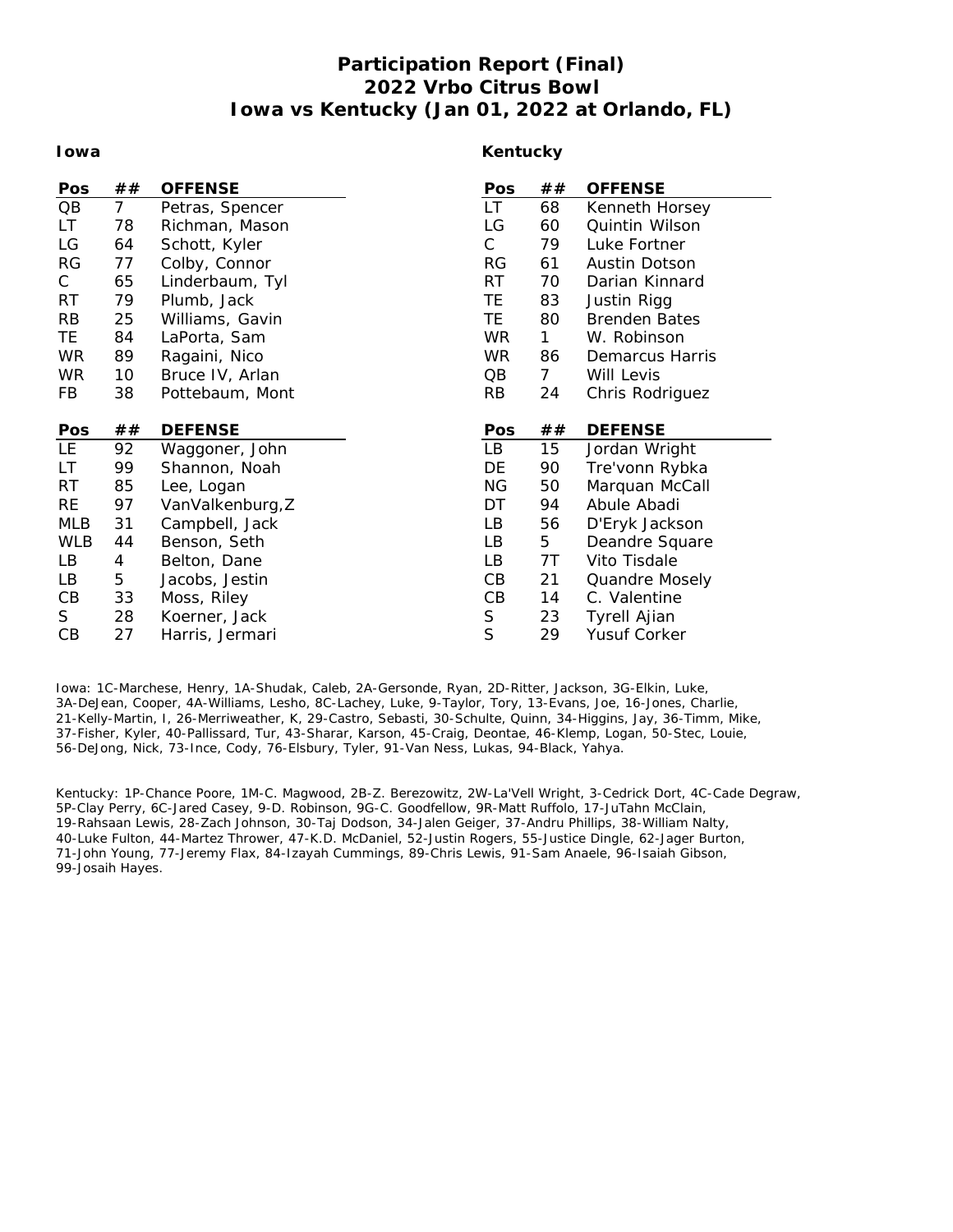**Play-by-Play Summary (1st quarter) Iowa vs Kentucky (Jan 01, 2022 at Orlando, FL)**

| 1-10 Iowa 35                             | Kentucky wins the toss and defers. Iowa to receive at north end<br>UK ball on UK35.                                                                                                |                |
|------------------------------------------|------------------------------------------------------------------------------------------------------------------------------------------------------------------------------------|----------------|
|                                          | Chance Poore kickoff 65 yards to the IOWAO, touchback.                                                                                                                             |                |
| 1-10 Iowa 25                             | Petras, Spencer pass complete to LaPorta, Sam for 12 yards to the IOWA37, 1ST DOWN IOWA<br>(D'Eryk Jackson).                                                                       | <b>P1</b>      |
| 1-10 Iowa 37                             | Williams, Gavin rush for 5 yards to the IOWA42 (Abule Abadi; Jordan Wright).                                                                                                       |                |
| lowa 42<br>$2 - 5$                       | Petras, Spencer pass incomplete to Ragaini, Nico.                                                                                                                                  |                |
| lowa 42<br>$3 - 5$                       | Petras, Spencer pass complete to Bruce IV, Arlan for 3 yards to the IOWA45 (JuTahn                                                                                                 |                |
| $4 - 2$<br>lowa 45                       | McClain).<br>Taylor, Tory punt 55 yards to the UKO, touchback.                                                                                                                     |                |
| KENTUCKY drive start at 13:00.           | 4 plays, 20 yards, 2:00                                                                                                                                                            |                |
| 1-10 UK 20                               | Chris Rodriguez rush for 7 yards to the UK27 (Shannon, Noah; Harris, Jermari).                                                                                                     |                |
| 2-3 UK 27                                | Chris Rodriguez rush for 8 yards to the UK35, 1ST DOWN UK (Koerner, Jack; Harris, Jermari).                                                                                        | R1             |
| 1-10 UK 35                               | Will Levis pass complete to W. Robinson for 5 yards to the UK40 (Jacobs, Jestin).                                                                                                  |                |
| 2-5 UK 40                                | JuTahn McClain rush for 2 yards to the UK42 (Shannon, Noah).                                                                                                                       |                |
| 3-3 UK 42<br>1-10 UK 47                  | JuTahn McClain rush for 5 yards to the UK47, 1ST DOWN UK (Koerner, Jack).<br>Will Levis pass complete to Justin Rigg for 9 yards to the IOWA44 (Harris, Jermari).                  | R <sub>2</sub> |
| lowa 44<br>$2 - 1$                       | Chris Rodriguez rush for 9 yards to the IOWA35, 1ST DOWN UK (Benson, Seth; Campbell, Jack).                                                                                        | R3             |
| 1-10 Iowa 35                             | Chris Rodriguez rush for 4 yards to the IOWA31 (Benson, Seth; Van Ness, Lukas).                                                                                                    |                |
| lowa 31<br>2-6                           | Will Levis pass complete to Justin Rigg for 2 yards to the IOWA29 (Harris, Jermari; Van                                                                                            |                |
|                                          | Ness, Lukas).                                                                                                                                                                      |                |
| lowa 29<br>$3 - 4$                       | Will Levis pass complete to Demarcus Harris for 14 yards to the IOWA15, 1ST DOWN UK<br>(Moss, Riley; Jacobs, Jestin).                                                              | P <sub>4</sub> |
| 1-10 Iowa 15                             | Will Levis pass complete to Brenden Bates for 6 yards to the IOWA9 (Benson, Seth).                                                                                                 |                |
| lowa 09<br>$2 - 4$                       | Will Levis rush for 4 yards to the IOWA5, 1ST DOWN UK (Evans, Joe; Campbell, Jack).                                                                                                | R5             |
| 1-G<br>lowa 05                           | Will Levis pass complete to Chris Rodriguez for 5 yards to the IOWAO, TOUCHDOWN, clock                                                                                             |                |
|                                          | 05:32.                                                                                                                                                                             |                |
| $1-G$<br>lowa 03                         | Matt Ruffolo kick attempt good.<br>Kentucky 7, Iowa 0                                                                                                                              |                |
|                                          | 13 plays, 80 yards, 7:28                                                                                                                                                           |                |
|                                          | Chance Poore kickoff 65 yards to the IOWA0, Jones, Charlie return 13 yards to the IOWA13                                                                                           |                |
|                                          | (Andru Phillips).                                                                                                                                                                  |                |
| IOWA drive start at 05:32.               |                                                                                                                                                                                    |                |
| 1-10 Iowa 13                             | Bruce IV, Arlan rush for 1 yard to the IOWA14 (Marguan McCall; Deandre Square).                                                                                                    |                |
| $2 - 9$<br>lowa 14<br>$3 - 6$<br>Iowa 17 | Petras, Spencer pass complete to LaPorta, Sam for 3 yards to the IOWA17 (D'Eryk Jackson).<br>Petras, Spencer pass incomplete to LaPorta, Sam, PENALTY UK holding (Yusuf Corker) 10 | X2             |
|                                          | yards to the IOWA27, 1ST DOWN IOWA, NO PLAY.                                                                                                                                       |                |
| 1-10 Iowa 27                             | Williams, Lesho rush for 4 yards to the IOWA31 (Yusuf Corker; D. Robinson).                                                                                                        |                |
| 2-6 Iowa 31                              | Williams, Lesho rush for 3 yards to the IOWA34 (Josaih Hayes; D'Eryk Jackson).                                                                                                     |                |
| $3 - 3$<br>lowa 34                       | Petras, Spencer pass incomplete to LaPorta, Sam.                                                                                                                                   |                |
| $4 - 3$<br>lowa 34                       | Taylor, Tory punt 44 yards to the UK22, fair catch by W. Robinson.<br>5 plays, 21 yards, 2:40                                                                                      |                |
| KENTUCKY drive start at 02:52.           |                                                                                                                                                                                    |                |
| 1-10 UK 22                               | Chris Rodriguez rush for loss of 1 yard to the UK21 (VanValkenburg, Z; Lee, Logan).                                                                                                |                |
| 2-11 UK 21                               | Chris Rodriguez rush for 1 yard to the UK22 (Benson, Seth).                                                                                                                        |                |
| 3-10 UK 22                               | Will Levis sacked for loss of 8 yards to the UK14 (VanValkenburg, Z).                                                                                                              |                |
| 4-18 UK 14                               | C. Goodfellow punt 54 yards to the IOWA32, Jones, Charlie return 3 yards to the IOWA35<br>(Quandre Mosely).                                                                        |                |
|                                          | 3 plays, minus 8 yards, 2:08                                                                                                                                                       |                |
| IOWA drive start at 00:44.               |                                                                                                                                                                                    |                |
| 1-10 Iowa 35                             | Petras, Spencer pass complete to Lachey, Luke for 15 yards to the 50 yardline, 1ST DOWN                                                                                            | P3             |
|                                          | IOWA, out-of-bounds.                                                                                                                                                               |                |
| 1-10 Iowa 50                             | Williams, Gavin rush for 8 yards to the UK42 (Deandre Square; Cedrick Dort).<br>END OF 1st QUARTER: Kentucky 7, Iowa 0                                                             |                |

|                 |       | Time        | 1st Downs |  |  | Conversions             |       |           |                  |           |
|-----------------|-------|-------------|-----------|--|--|-------------------------|-------|-----------|------------------|-----------|
| Quarter Summary | Score | <b>Poss</b> | R PX      |  |  | 3rd                     | 4th   | Rushina   | Passing          | Penalties |
| Towa            |       |             |           |  |  | 0 05:24 0 2 1 3 0-2 0-0 |       | $5 - 21$  | $4 - 6 - 0 - 33$ | O-O       |
| Kentucky        |       |             |           |  |  | 7 09:36 4 1 0 5 2-3     | $O-O$ | $10 - 31$ | $6 - 6 - 0 - 41$ | 1-10      |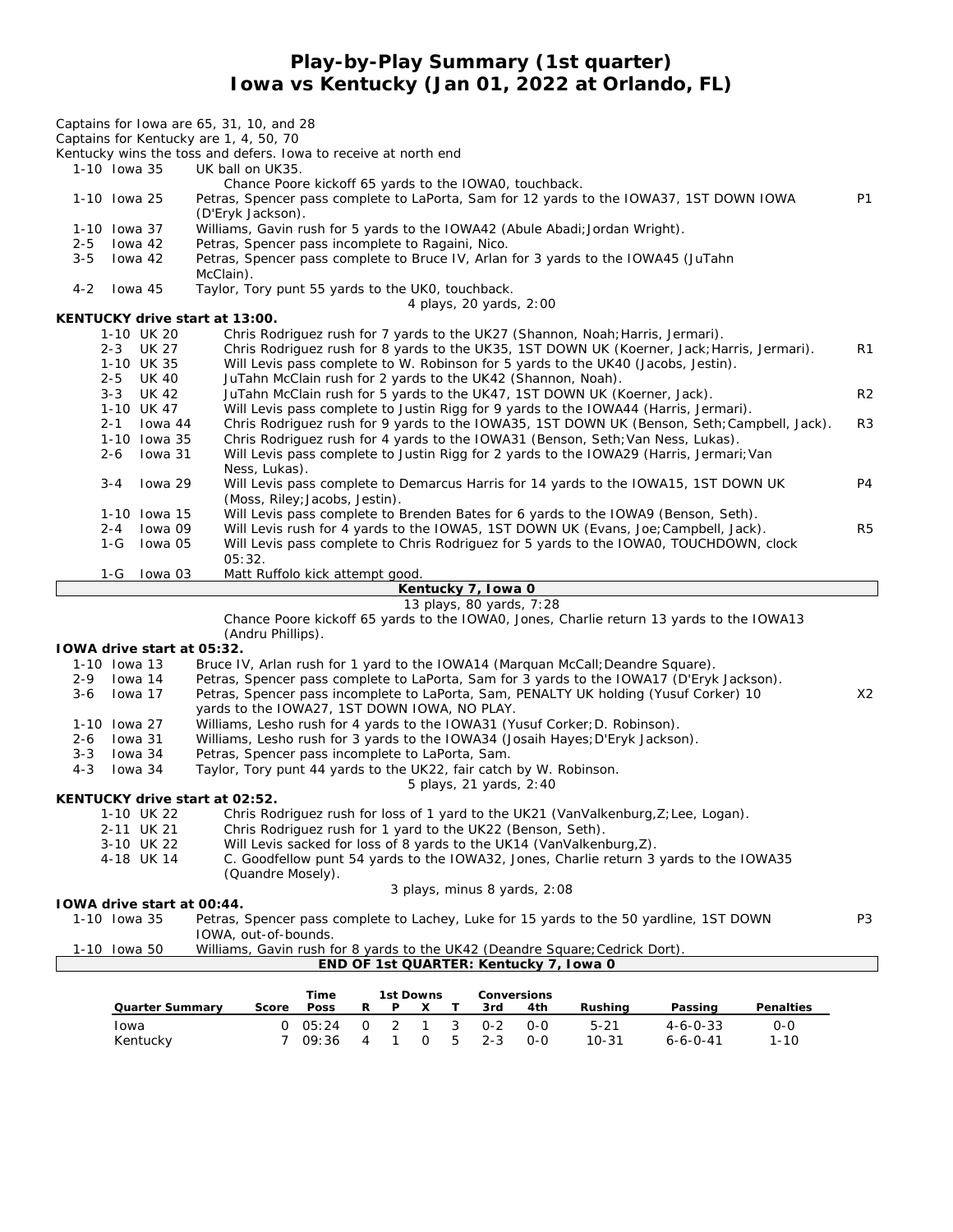### **Play-by-Play Summary (2nd quarter) Iowa vs Kentucky (Jan 01, 2022 at Orlando, FL)**

|              |              |                            | TOWA V3 KUHtaUKY (JAH UT, ZUZZ At UHAHAU, FL)                                                                             |                |
|--------------|--------------|----------------------------|---------------------------------------------------------------------------------------------------------------------------|----------------|
| 2-2 UK 42    |              |                            | Start of 2nd quarter, clock 15:00.                                                                                        |                |
| 2-2 UK 42    |              |                            | Petras, Spencer pass complete to Bruce IV, Arlan for 8 yards to the UK34, 1ST DOWN IOWA<br>(Cedrick Dort; Tyrell Ajian).  | P <sub>4</sub> |
| 1-10 UK 34   |              |                            | Williams, Gavin rush for 4 yards to the UK30 (Isaiah Gibson; Jordan Wright).                                              |                |
| 2-6 UK 30    |              |                            | Williams, Gavin rush for 6 yards to the UK24, 1ST DOWN IOWA (D'Eryk Jackson).                                             | R <sub>5</sub> |
| 1-10 UK 24   |              |                            | Petras, Spencer pass complete to LaPorta, Sam for 13 yards to the UK11, 1ST DOWN IOWA (C.                                 | <b>P6</b>      |
|              |              |                            | Valentine).                                                                                                               |                |
| 1-10 UK 11   |              |                            | Williams, Gavin rush for 2 yards to the UK9 (Josaih Hayes).                                                               |                |
| $2 - 8$      | <b>UK 09</b> |                            | Petras, Spencer pass complete to Ritter, Jackson for 4 yards to the UK5 (Tyrell Ajian).                                   |                |
| $3 - 4$      | UK 05        |                            | PENALTY IOWA false start (Colby, Connor) 5 yards to the UK10.                                                             |                |
| $3 - 9$      | <b>UK 10</b> |                            | Petras, Spencer pass incomplete to Bruce IV, Arlan.                                                                       |                |
| $4 - 9$      | <b>UK 10</b> |                            | Shudak, Caleb field goal attempt from 28 GOOD, clock 11:03.                                                               |                |
|              |              |                            | Kentucky 7, Iowa 3                                                                                                        |                |
|              |              |                            | 10 plays, 55 yards, 4:41                                                                                                  |                |
|              |              |                            | Shudak, Caleb kickoff 65 yards to the UK0, touchback.                                                                     |                |
|              |              |                            | KENTUCKY drive start at 11:03.                                                                                            |                |
|              |              | 1-10 UK 25                 | Will Levis pass complete to W. Robinson for 16 yards to the UK41, 1ST DOWN UK,<br>out-of-bounds.                          | <b>P6</b>      |
|              |              | 1-10 UK 41                 | Chris Rodriguez rush for 8 yards to the UK49 (Belton, Dane; Campbell, Jack).                                              |                |
|              |              | 2-2 UK 49                  | Chris Rodriguez rush for 3 yards to the IOWA48, 1ST DOWN UK (VanValkenburg, Z; Campbell,                                  | R7             |
|              |              |                            | Jack).                                                                                                                    |                |
|              |              | 1-10 Iowa 48               | JuTahn McClain rush for 8 yards to the IOWA40 (Belton, Dane).                                                             |                |
|              |              | 2-2 Iowa 40                | Will Levis pass incomplete to W. Robinson, QB hurry by Waggoner, John.                                                    |                |
|              | $3 - 2$      | Iowa 40                    | Will Levis rush for 2 yards to the IOWA38, 1ST DOWN UK (VanValkenburg, Z; Campbell, Jack).                                | R <sub>8</sub> |
|              |              | 1-10 Iowa 38               | Will Levis sacked for loss of 8 yards to the IOWA46 (Evans, Joe).                                                         |                |
|              |              | 2-18 lowa 46               | Timeout Kentucky, clock 06:59.                                                                                            |                |
|              |              | 2-18 lowa 46               | Will Levis sacked for loss of 8 yards to the UK46 (VanValkenburg, Z).                                                     |                |
|              |              | 3-26 UK 46                 | Will Levis pass complete to W. Robinson for 34 yards to the IOWA20, 1ST DOWN UK.                                          | P9             |
|              |              | 1-10 lowa 20               | Chris Rodriguez rush for 12 yards to the IOWA8, 1ST DOWN UK, out-of-bounds (Jacobs,<br>Jestin).                           | <b>R10</b>     |
|              | 1-G          | Iowa 08                    | JuTahn McClain rush for no gain to the IOWA8 (Jacobs, Jestin; Craig, Deontae).                                            |                |
|              | 2-G          | lowa 08                    | Will Levis pass complete to W. Robinson for 6 yards to the IOWA2, out-of-bounds.                                          |                |
|              | 3-G          | lowa 02                    | Will Levis rush for loss of 1 yard to the IOWA3 (Craig, Deontae; Koerner, Jack).                                          |                |
|              | $4 - G$      | lowa 03                    | Matt Ruffolo field goal attempt from 21 GOOD, clock 02:48.                                                                |                |
|              |              |                            | Kentucky 10, Iowa 3                                                                                                       |                |
|              |              |                            | 14 plays, 72 yards, 8:15                                                                                                  |                |
|              |              |                            | Chance Poore kickoff 65 yards to the IOWAO, touchback.                                                                    |                |
|              |              | TOWA drive start at 02:48. |                                                                                                                           |                |
| 1-10 Iowa 25 |              |                            | Williams, Lesho rush for loss of 1 yard to the IOWA24 (Jordan Wright).                                                    |                |
| 2-11 Iowa 24 |              |                            | Petras, Spencer pass intercepted by D'Eryk Jackson at the IOWA34 (Jordan Wright), D'Eryk                                  |                |
|              |              |                            | Jackson return 3 yards to the IOWA31.                                                                                     |                |
|              |              |                            | 2 plays, minus 1 yard, 0:39                                                                                               |                |
|              |              |                            | KENTUCKY drive start at 02:09.<br>JuTahn McClain rush for 10 yards to the IOWA21, 1ST DOWN UK, PENALTY IOWA personal foul | X12            |
|              |              | 1-10 Iowa 31               |                                                                                                                           |                |

|         |              | (Lee, Logan) 10 yards to the IOWA11, 1ST DOWN UK.                            |
|---------|--------------|------------------------------------------------------------------------------|
|         |              | 1-10 lowa 11 1st and 10.                                                     |
|         |              | Previous play was under review. Play is confirmed.                           |
|         | 1-10 Iowa 11 | Chris Rodriguez rush for 5 yards to the IOWA6 (Benson, Seth; Koerner, Jack). |
| $2 - 5$ | lowa 06      | JuTahn McClain rush for loss of 3 yards to the IOWA9 (Moss, Riley).          |
| 3-8     | lowa 09      | Timeout Kentucky, clock 00:46.                                               |
| 3-8     | lowa 09      | Will Levis pass incomplete to JuTahn McClain (Koerner, Jack).                |
| 4-8     | lowa 09      | Matt Ruffolo field goal attempt from 27 GOOD, clock 00:38.                   |
|         |              | Kentucky 13, Iowa 3                                                          |

*5 plays, 22 yards, 1:31*

Chance Poore kickoff 65 yards to the IOWA0, Jones, Charlie return 17 yards to the IOWA17

# (Z. Berezowitz;D. Robinson).

|         | TOWA drive start at 00:38. |                                                                                        |                |
|---------|----------------------------|----------------------------------------------------------------------------------------|----------------|
|         | 1-10 Iowa 17               | Petras, Spencer pass complete to Williams, Gavin for 10 yards to the IOWA27, 1ST DOWN  | P7             |
|         |                            | IOWA, out-of-bounds (Quandre Mosely).                                                  |                |
|         | 1-10 Iowa 27               | Petras, Spencer pass complete to Kelly-Martin, I for 10 yards to the IOWA37, 1ST DOWN  | P <sub>8</sub> |
|         |                            | IOWA, out-of-bounds (C. Valentine).                                                    |                |
|         | 1-10 Iowa 37               | Kelly-Martin, I rush for 12 yards to the IOWA49, 1ST DOWN IOWA (Jordan Wright).        | R <sub>9</sub> |
|         | 1-10 Iowa 49               | Timeout Iowa, clock 00:16.                                                             |                |
|         | 1-10 Iowa 49               | Petras, Spencer pass complete to Williams, Gavin for 4 yards to the UK47 (D'Eryk       |                |
|         |                            | Jackson; Jordan Wright).                                                               |                |
| $2 - 6$ | UK 47                      | Timeout Iowa, clock 00:09.                                                             |                |
| $2 - 6$ | UK 47                      | Petras, Spencer pass incomplete to LaPorta, Sam (Tyrell Ajian).                        |                |
| 3-6     | UK 47                      | Petras, Spencer pass intercepted by Quandre Mosely at the UKO, Quandre Mosely return 0 |                |
|         |                            | yards to the UKO, touchback.                                                           |                |
|         |                            |                                                                                        |                |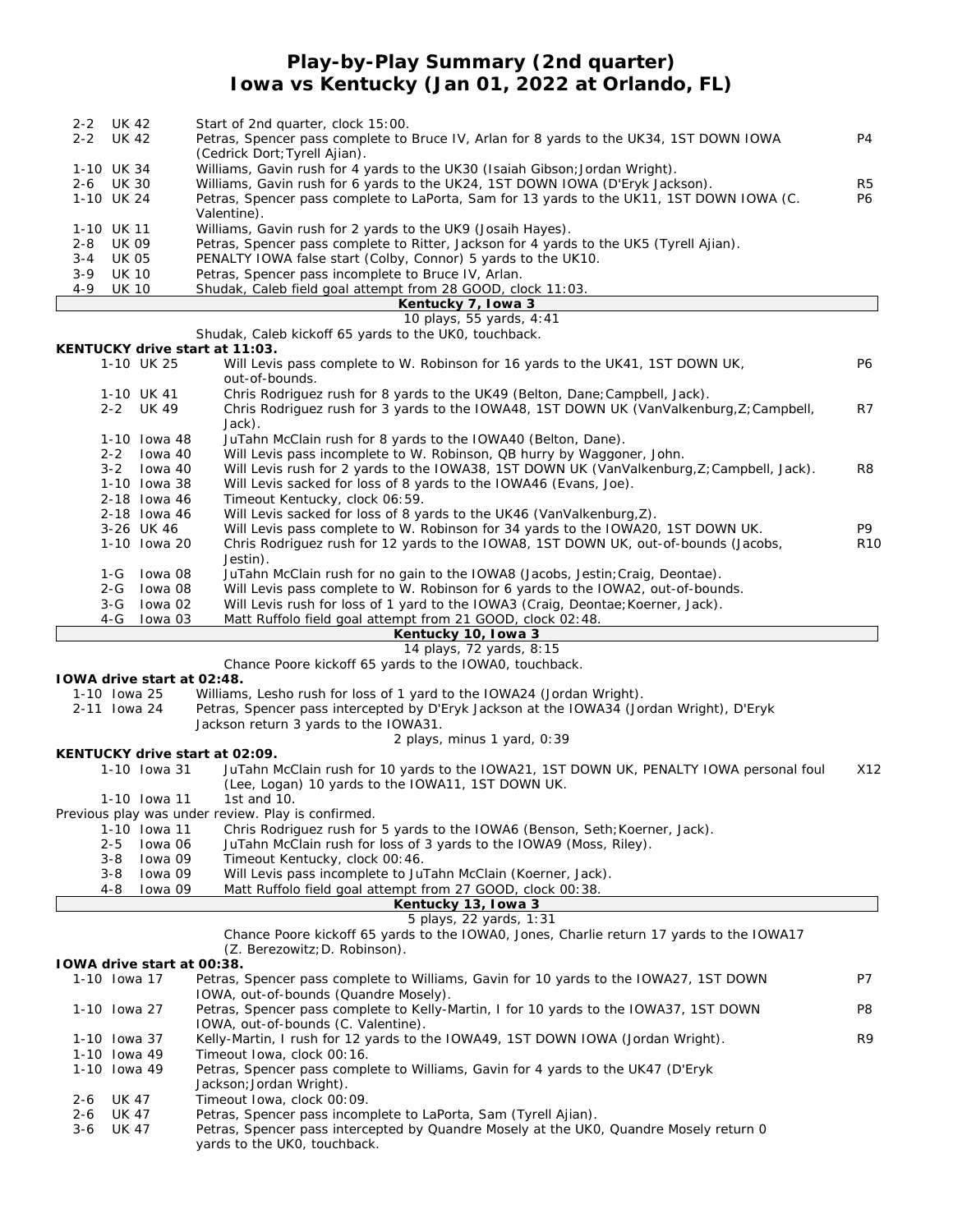### **Play-by-Play Summary (2nd quarter) Iowa vs Kentucky (Jan 01, 2022 at Orlando, FL)**

*6 plays, 36 yards, 0:38*

**KENTUCKY drive start at 00:00.** End of half, clock

| $rk$ $\cap \cap \cdot \cap \cap$ |  |  |
|----------------------------------|--|--|

| END OF 2nd QUARTER: Kentucky 13, Iowa 3 |       |        |                |           |  |  |             |       |         |                   |           |
|-----------------------------------------|-------|--------|----------------|-----------|--|--|-------------|-------|---------|-------------------|-----------|
|                                         |       |        |                |           |  |  |             |       |         |                   |           |
|                                         |       | Time   |                | 1st Downs |  |  | Conversions |       |         |                   |           |
| Quarter Summary                         | Score | Poss   |                |           |  |  | 3rd         | 4th   | Rushina | Passing           | Penalties |
| Iowa                                    |       | 305:14 |                | 2 4 0 6   |  |  | $O - 2$     | $O-O$ | $5-23$  | $6 - 10 - 2 - 49$ | $2 - 15$  |
| Kentucky                                |       | 609:46 | $\overline{4}$ |           |  |  | 2-A         | $O-O$ | 12-28   | $3 - 5 - 0 - 56$  | $O - O$   |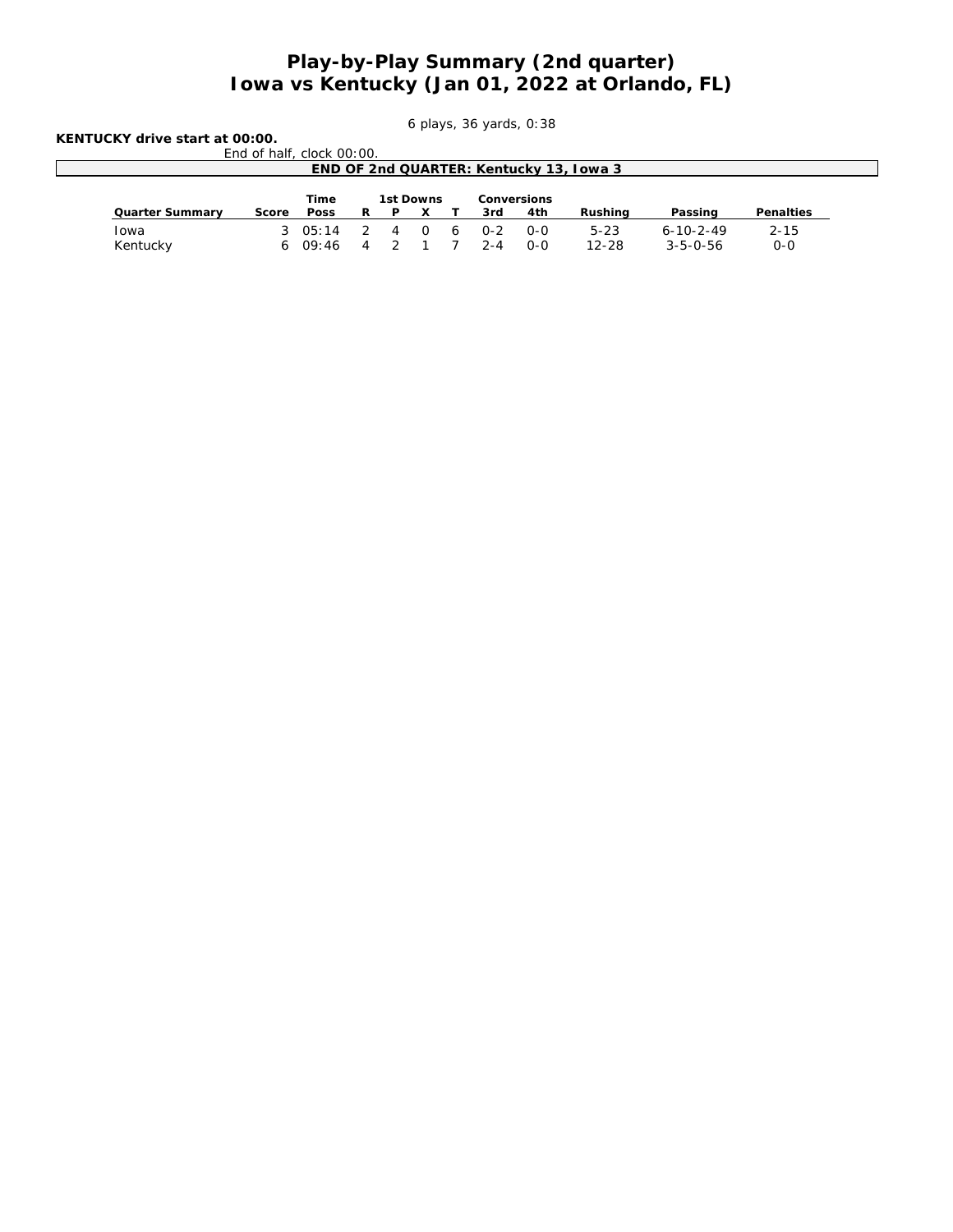### **Play-by-Play Summary (3rd quarter) Iowa vs Kentucky (Jan 01, 2022 at Orlando, FL)**

|                                | Start of 3rd quarter, clock 15:00, IOWA ball on IOWA35.<br>Shudak, Caleb kickoff 65 yards to the UKO, touchback.                                           |                 |
|--------------------------------|------------------------------------------------------------------------------------------------------------------------------------------------------------|-----------------|
| KENTUCKY drive start at 15:00. |                                                                                                                                                            |                 |
| 1-10 UK 25<br>2-1 UK 34        | Chris Rodriguez rush for 9 yards to the UK34 (VanValkenburg, Z).<br>Chris Rodriguez rush for 2 yards to the UK36, 1ST DOWN UK (Shannon, Noah; Lee, Logan). | R13             |
| 1-10 UK 36                     | Chris Rodriguez rush for 8 yards to the UK44 (Benson, Seth).                                                                                               |                 |
| 2-2 UK 44                      | JuTahn McClain rush for 1 yard to the UK45 (Harris, Jermari).                                                                                              |                 |
| $3 - 1$<br>UK 45               | Will Levis rush for no gain to the UK45 (Shannon, Noah; Benson, Seth), PENALTY IOWA                                                                        | X14             |
|                                | offside defense (Waggoner, John) 5 yards to the 50 yardline, 1ST DOWN UK, NO PLAY.                                                                         |                 |
| 1-10 UK 50                     | Will Levis sacked for loss of 4 yards to the UK46 (Lee, Logan).                                                                                            |                 |
| 2-14 UK 46                     | Will Levis pass incomplete to W. Robinson (Harris, Jermari).                                                                                               |                 |
| 3-14 UK 46                     | Will Levis rush for 7 yards to the IOWA47 (Van Ness, Lukas).                                                                                               |                 |
| 4-7 Iowa 47                    | C. Goodfellow punt 47 yards to the IOWAO, touchback.                                                                                                       |                 |
|                                | 7 plays, 28 yards, 4:29                                                                                                                                    |                 |
| TOWA drive start at 10:31.     |                                                                                                                                                            |                 |
| 1-10 Iowa 20                   | Williams, Gavin rush for 18 yards to the IOWA38, 1ST DOWN IOWA (Quandre Mosely).                                                                           | R <sub>10</sub> |
| 1-10 Iowa 38                   | Williams, Gavin rush for 8 yards to the IOWA46 (Jordan Wright; Yusuf Corker).                                                                              |                 |
| $2 - 2$<br>lowa 46             | Petras, Spencer pass complete to LaPorta, Sam for 34 yards to the UK20, 1ST DOWN IOWA                                                                      | P11             |
|                                | (Yusuf Corker).                                                                                                                                            |                 |
| 1-10 UK 20                     | Petras, Spencer pass incomplete to Ragaini, Nico.                                                                                                          |                 |
| 2-10 UK 20                     | Petras, Spencer pass complete to Bruce IV, Arlan for 8 yards to the UK12 (Tyrell                                                                           |                 |
|                                | Ajian; Jordan Wright).                                                                                                                                     |                 |
| <b>UK 12</b><br>$3 - 2$        | Williams, Gavin rush for 1 yard to the UK11 (Tre'vonn Rybka; Marquan McCall).                                                                              |                 |
| $4 - 1$<br><b>UK 11</b>        | Petras, Spencer rush for no gain to the UK11.                                                                                                              |                 |
|                                | 7 plays, 69 yards, 2:44                                                                                                                                    |                 |
| KENTUCKY drive start at 07:47. |                                                                                                                                                            |                 |
| 1-10 UK 11                     | Chris Rodriguez rush for 1 yard to the UK12 (Campbell, Jack).                                                                                              |                 |
| 2-9 UK 12<br>3-12 UK 09        | Will Levis sacked for loss of 3 yards to the UK9 (Shannon, Noah).<br>Will Levis pass incomplete to C. Magwood, QB hurry by Benson, Seth.                   |                 |
| 4-12 UK 09                     | C. Goodfellow punt 41 yards to the 50 yardline, fair catch by Jones, Charlie.                                                                              |                 |
|                                | 3 plays, minus 2 yards, 1:40                                                                                                                               |                 |
| TOWA drive start at 06:07.     |                                                                                                                                                            |                 |
| 1-10 Iowa 50                   | Petras, Spencer pass incomplete to Ragaini, Nico.                                                                                                          |                 |
| 2-10 Iowa 50                   | Williams, Lesho rush for 8 yards to the UK42 (Yusuf Corker).                                                                                               |                 |
| 3-2 UK 42                      | PENALTY UK offside defense (Marquan McCall) 5 yards to the UK37, 1ST DOWN IOWA.                                                                            | X12             |
| 1-10 UK 37                     | Williams, Lesho rush for 12 yards to the UK25, 1ST DOWN IOWA (Martez Thrower; Yusuf                                                                        | R13             |
|                                | Corker).                                                                                                                                                   |                 |
| 1-10 UK 25                     | Williams, Gavin rush for 2 yards to the UK23 (Jordan Wright).                                                                                              |                 |
| $2 - 8$<br><b>UK 23</b>        | Petras, Spencer pass complete to Pottebaum, Mont for 3 yards to the UK20 (Jalen                                                                            |                 |
|                                | Geiger; D'Eryk Jackson).                                                                                                                                   |                 |
| <b>UK 20</b><br>$3 - 5$        | Bruce IV, Arlan rush for 20 yards to the UK0, 1ST DOWN IOWA, TOUCHDOWN, clock 03:21.                                                                       | R <sub>14</sub> |
| 1-G<br><b>UK 03</b>            | Shudak, Caleb kick attempt good.                                                                                                                           |                 |
|                                | Kentucky 13, Iowa 10                                                                                                                                       |                 |
|                                | 6 plays, 50 yards, 2:46                                                                                                                                    |                 |
|                                | Shudak, Caleb kickoff 65 yards to the UKO, touchback.                                                                                                      |                 |
| KENTUCKY drive start at 03:21. |                                                                                                                                                            |                 |
| 1-10 UK 25                     | Chris Rodriguez rush for 3 yards to the UK28 (Benson, Seth).                                                                                               |                 |
| <b>UK 28</b><br>$2 - 7$        | Will Levis rush for 6 yards to the UK34 (Shannon, Noah; Benson, Seth).                                                                                     |                 |
| $3 - 1$<br><b>UK 34</b>        | Will Levis rush for 2 yards to the UK36, 1ST DOWN UK (Merriweather, K; Campbell, Jack).                                                                    | R15             |
| 1-10 UK 36                     | Will Levis pass complete to W. Robinson for 10 yards to the UK46, 1ST DOWN UK (Castro,                                                                     | P16             |
|                                | Sebasti).<br>Chris Rodriguez rush for 3 yards to the UK49 (Benson, Seth; Black, Yahya).                                                                    |                 |
| 1-10 UK 46<br>UK 49<br>2-7     | JuTahn McClain rush for 2 yards to the IOWA49 (Campbell, Jack).                                                                                            |                 |
|                                | END OF 3rd QUARTER: Kentucky 13, Iowa 10                                                                                                                   |                 |
|                                |                                                                                                                                                            |                 |
|                                | <b>Tim</b><br>$1+$ Double                                                                                                                                  |                 |

|                 | Time |  | 1st Downs | Conversions                 |         |                  |           |
|-----------------|------|--|-----------|-----------------------------|---------|------------------|-----------|
| Quarter Summary |      |  |           | Score Poss R P X T 3rd 4th  | Rushina | Passing          | Penalties |
| <b>l</b> owa    |      |  |           | 7 05:30 3 1 1 5 1-2 0-1     | 8-69    | $3 - 5 - 0 - 45$ | 1-5.      |
| Kentucky        |      |  |           | $0.09:30 \t2 1 1 4 0-2 0-0$ | 13-37   | $1 - 3 - 0 - 10$ | 1-5.      |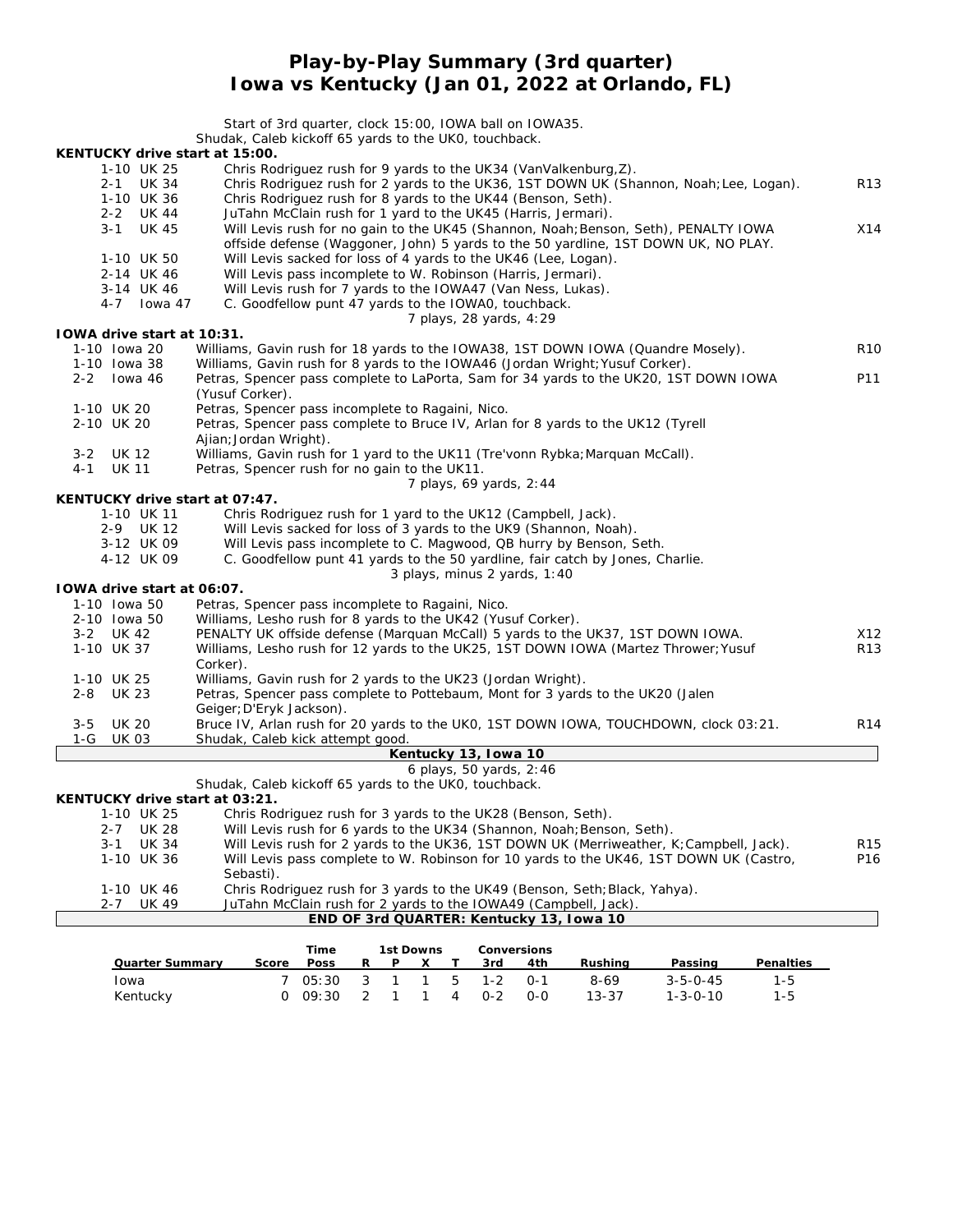### **Play-by-Play Summary (4th quarter) Iowa vs Kentucky (Jan 01, 2022 at Orlando, FL)**

| lowa 49<br>$3 - 5$                       | Start of 4th quarter, clock 15:00.                                                                                                               |                 |
|------------------------------------------|--------------------------------------------------------------------------------------------------------------------------------------------------|-----------------|
| $3 - 5$<br>lowa 49<br>$4 - 4$<br>lowa 48 | Will Levis rush for 1 yard to the IOWA48 (Campbell, Jack).<br>C. Goodfellow punt 40 yards to the IOWA8, out-of-bounds.                           |                 |
|                                          | 7 plays, 27 yards, 4:12                                                                                                                          |                 |
| IOWA drive start at 14:09.               |                                                                                                                                                  |                 |
| 1-10 Iowa 08                             | Williams, Gavin rush for 19 yards to the IOWA27, 1ST DOWN IOWA, out-of-bounds (Tyrell<br>Ajian).                                                 | R <sub>15</sub> |
| 1-10 Iowa 27                             | Petras, Spencer pass incomplete to Ragaini, Nico.                                                                                                |                 |
| 2-10 Iowa 27                             | Williams, Gavin rush for 3 yards to the IOWA30 (Vito Tisdale; Yusuf Corker).                                                                     |                 |
| $3 - 7$<br>lowa 30                       | Petras, Spencer pass complete to Kelly-Martin, I for 7 yards to the IOWA37, 1ST DOWN                                                             | P16             |
| 1-10 Iowa 37                             | IOWA, out-of-bounds (Jared Casey).<br>Williams, Lesho rush for 8 yards to the IOWA45 (Tyrell Ajian).                                             |                 |
| lowa 45<br>2-2                           | Williams, Lesho rush for no gain to the IOWA45 (Jordan Wright).                                                                                  |                 |
| $3 - 2$<br>lowa 45                       | Petras, Spencer pass complete to Lee, Logan for 12 yards to the UK43, 1ST DOWN IOWA                                                              | P17             |
|                                          | (Jordan Wright; Quandre Mosely).                                                                                                                 |                 |
| 1-10 UK 43                               | Williams, Gavin rush for 7 yards to the UK36 (Tyrell Ajian).                                                                                     |                 |
| 2-3 UK 36                                | Petras, Spencer pass complete to LaPorta, Sam for 36 yards to the UKO, 1ST DOWN IOWA,                                                            | P18             |
| 1-G UK 03                                | TOUCHDOWN, clock 10:54.<br>Shudak, Caleb kick attempt good.                                                                                      |                 |
|                                          | Iowa 17, Kentucky 13                                                                                                                             |                 |
|                                          | 9 plays, 92 yards, 3:15                                                                                                                          |                 |
|                                          | Shudak, Caleb kickoff 65 yards to the UKO, touchback.                                                                                            |                 |
| KENTUCKY drive start at 10:54.           |                                                                                                                                                  |                 |
| 1-10 UK 25                               | Will Levis pass complete to Demarcus Harris for 14 yards to the UK39, 1ST DOWN UK<br>(Harris, Jermari).                                          | P17             |
| 1-10 UK 39                               | Chris Rodriguez rush for 4 yards to the UK43 (Campbell, Jack; Lee, Logan).                                                                       |                 |
| 2-6 UK 43                                | Chris Rodriguez rush for 13 yards to the IOWA44, 1ST DOWN UK (Campbell, Jack).                                                                   | <b>R18</b>      |
| 1-10 Iowa 44                             | JuTahn McClain rush for 3 yards to the IOWA41 (Campbell, Jack; Lee, Logan).                                                                      |                 |
| $2 - 7$<br>lowa 41                       | Will Levis rush for 5 yards to the IOWA36 (Benson, Seth).                                                                                        |                 |
| $3 - 2$<br>lowa 36                       | Will Levis rush for 1 yard to the IOWA35 (Campbell, Jack; Black, Yahya).                                                                         |                 |
| $4 - 1$<br>lowa 35                       | JuTahn McClain rush for no gain to the IOWA35 (VanValkenburg, Z).                                                                                |                 |
|                                          | 7 plays, 40 yards, 3:41                                                                                                                          |                 |
| IOWA drive start at 07:13.               |                                                                                                                                                  |                 |
| 1-10 Iowa 35<br>2-8 Iowa 37              | Williams, Lesho rush for 2 yards to the IOWA37 (Yusuf Corker; Deandre Square).<br>Williams, Lesho rush for 7 yards to the IOWA44 (Yusuf Corker). |                 |
| $3 - 1$<br>lowa 44                       | Williams, Lesho rush for loss of 1 yard to the IOWA43 (Tre'vonn Rybka; Deandre Square).                                                          |                 |
| lowa 43<br>4-2                           | Taylor, Tory punt 46 yards to the UK11, fair catch by W. Robinson.                                                                               |                 |
|                                          | 3 plays, 8 yards, 1:15                                                                                                                           |                 |
| KENTUCKY drive start at 05:58.           |                                                                                                                                                  |                 |
| 1-10 UK 11                               | Will Levis pass complete to W. Robinson for 13 yards to the UK24, 1ST DOWN UK (Belton,<br>Dane).                                                 | P <sub>19</sub> |
| 1-10 UK 24                               | Chris Rodriguez rush for 2 yards to the UK26 (VanValkenburg, Z; Campbell, Jack).                                                                 |                 |
| 2-8 UK 26                                | Will Levis pass incomplete to Brenden Bates.                                                                                                     |                 |
| <b>UK 26</b><br>3-8                      | Will Levis pass incomplete to W. Robinson, PENALTY IOWA pass interference (Moss, Riley)<br>15 yards to the UK41, 1ST DOWN UK, NO PLAY.           | X20             |
| 1-10 UK 41                               | Will Levis pass complete to Izayah Cummings for 13 yards to the IOWA46, 1ST DOWN UK                                                              | P21             |
|                                          | (Moss, Riley; Koerner, Jack).                                                                                                                    |                 |
| 1-10 Iowa 46                             | Will Levis pass incomplete to Izayah Cummings.                                                                                                   |                 |
| 2-10 Iowa 46                             | Will Levis pass incomplete to Chris Lewis (Harris, Jermari).                                                                                     |                 |
| 3-10 Iowa 46                             | Will Levis pass incomplete to W. Robinson.                                                                                                       |                 |
| 4-10 Iowa 46                             | Will Levis pass intercepted by Harris, Jermari at the IOWA36, Harris, Jermari return 0                                                           |                 |
|                                          | yards to the IOWA36.                                                                                                                             |                 |
| IOWA drive start at 03:59.               | 8 plays, 43 yards, 1:59                                                                                                                          |                 |
| 1-10 Iowa 36                             | Timeout Iowa, clock 03:59.                                                                                                                       |                 |
| 1-10 Iowa 36                             | Williams, Gavin rush for 6 yards to the IOWA42 (K.D. McDaniel; Tre'vonn Rybka).                                                                  |                 |
| 2-4<br>lowa 42                           | Timeout Kentucky, clock 03:51.                                                                                                                   |                 |
| $2 - 4$<br>lowa 42                       | Williams, Gavin rush for 3 yards to the IOWA45 (D'Eryk Jackson; Tyrell Ajian).                                                                   |                 |
| $3 - 1$<br>lowa 45                       | Williams, Gavin rush for no gain to the IOWA45 (Abule Abadi; Deandre Square).                                                                    |                 |
| 4-1<br>lowa 45                           | Timeout Kentucky, clock 03:38.                                                                                                                   |                 |
| $4 - 1$<br>lowa 45<br>$4 - 1$            | Timeout Iowa, clock 03:38.                                                                                                                       |                 |
| lowa 45                                  | Taylor, Tory punt 55 yards to the UKO, touchback.<br>3 plays, 9 yards, 0:28                                                                      |                 |
| KENTUCKY drive start at 03:31.           |                                                                                                                                                  |                 |
| 1-10 UK 20                               | Will Levis pass complete to W. Robinson for 7 yards to the UK27.                                                                                 |                 |
| 2-3 UK 27                                | Will Levis sacked for loss of 7 yards to the UK20 (Van Ness, Lukas).                                                                             |                 |
| 3-10 UK 20                               | Will Levis pass complete to W. Robinson for 17 yards to the UK37, 1ST DOWN UK                                                                    | P22             |
|                                          | (Merriweather, K).                                                                                                                               |                 |
| 1-10 UK 37                               | Will Levis pass incomplete to Izayah Cummings.                                                                                                   |                 |